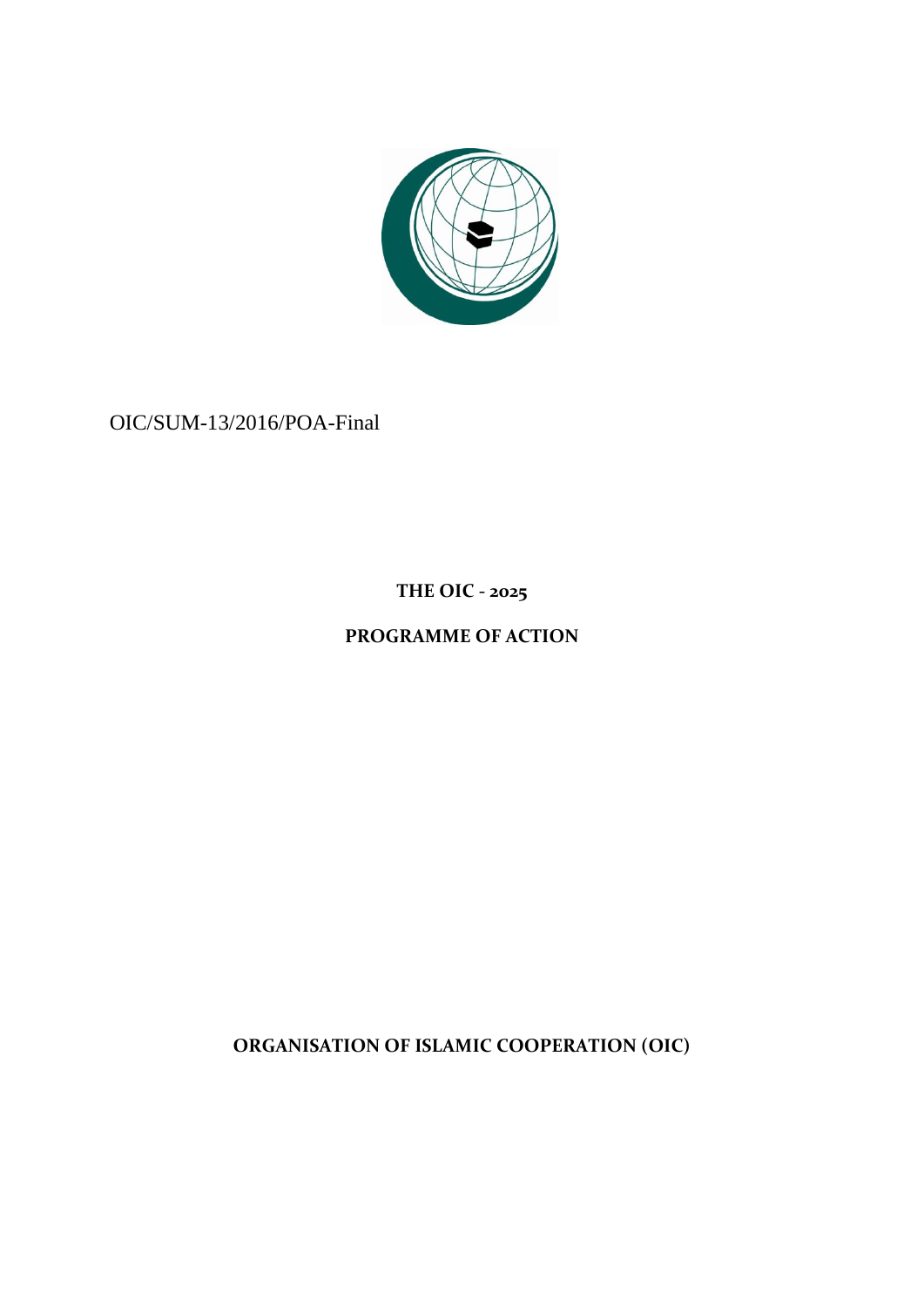# **TABLE OF CONTENTS**

|      | <b>1. PRIORITY AREAS</b>                                                           |
|------|------------------------------------------------------------------------------------|
| 1.1  |                                                                                    |
| 1.2  | Counter-terrorism, Extremism, Violent Extremism, Radicalization, Sectarianism, and |
|      |                                                                                    |
| 1.3  |                                                                                    |
| 1.4  |                                                                                    |
| 1.5  |                                                                                    |
| 1.6  |                                                                                    |
| 1.7  |                                                                                    |
| 1.8  |                                                                                    |
| 1.9  |                                                                                    |
| 1.10 |                                                                                    |
| 1.11 |                                                                                    |
| 1.12 |                                                                                    |
| 1.13 | Advancement and Empowerment of Women, Family Welfare and Social Security 12        |
| 1.14 |                                                                                    |
| 1.15 |                                                                                    |
|      |                                                                                    |
| 1.17 |                                                                                    |
| 1.18 |                                                                                    |
|      |                                                                                    |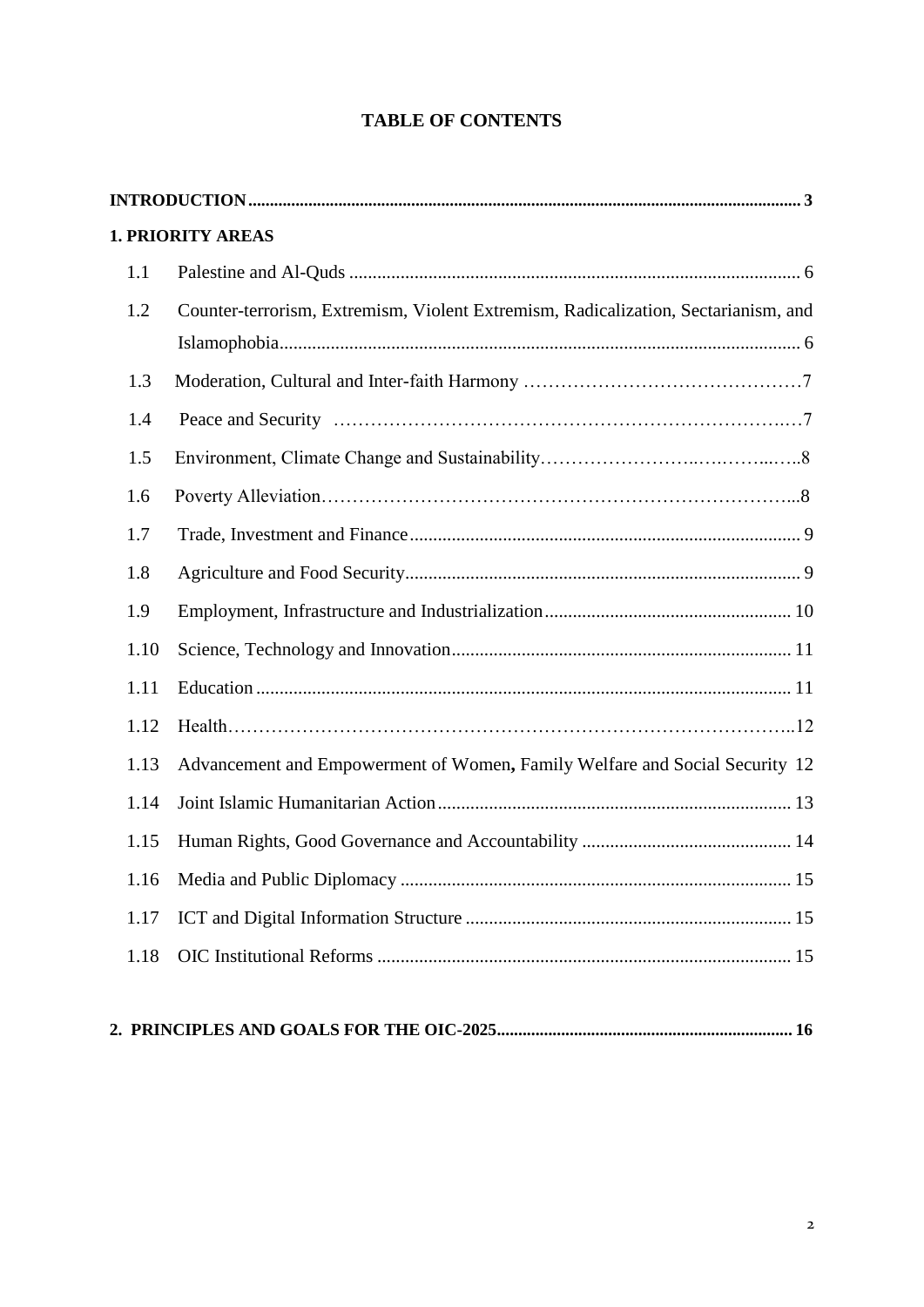### **THE OIC – 2025 PROGRAMME OF ACTION**

#### **INTRODUCTION**

<span id="page-2-0"></span>1. The OIC-2025: Programme of Action has been developed on the basis of the vision and principles as enshrined in the Charter of the Organisation of Islamic Cooperation. The directions contained in various declarations, agreements, conventions and resolutions adopted by the OIC fora provide the necessary framework to the development paradigm pursued in this Programme of Action. This document marks the second phase of the OIC Ten Year Programme of Action (TYPOA) that was initiated in 2005.

2. Essentially, the goals under various priority areas have been inspired by the overarching Charter principles aimed at promoting and consolidating unity and solidarity among the OIC Member States as they seek to pursue their common interests at the international fora. The Charter upholds the need to preserving and promoting the lofty Islamic values of peace, compassion, tolerance, justice and human dignity as we strive to revitalize Islam's pioneering role in the world and ensure sustainable development, progress and prosperity for the peoples of the Member States.

3. Israeli occupation of Palestinian and Arab territories is a core issue for the OIC. Ending this occupation and securing a comprehensive settlement of the question of Palestine in accordance with the relevant UN resolutions and other international and regional instruments and initiatives, therefore, remains high on the OIC agenda.

4. The OIC resolutions and decisions on Jammu and Kashmir, Nagorno-Karabakh, Cyprus, Kosovo and Bosnia, and its resolute support for all efforts aimed at ending the conflicts in Syria, Iraq, and Libya as well as its active involvement in the reconstruction of Afghanistan, Somalia, Yemen, Mali and Cote D'Ivoire, in accordance with its Charter, manifest the relevance of OIC in addressing the challenges faced by the Ummah, including the situation of Muslim communities and minorities in non- Member States.

5. In the same vein, the Charter accords priority attention to science, technology and innovation, promotion of the rights of women and the creation of conducive conditions for sound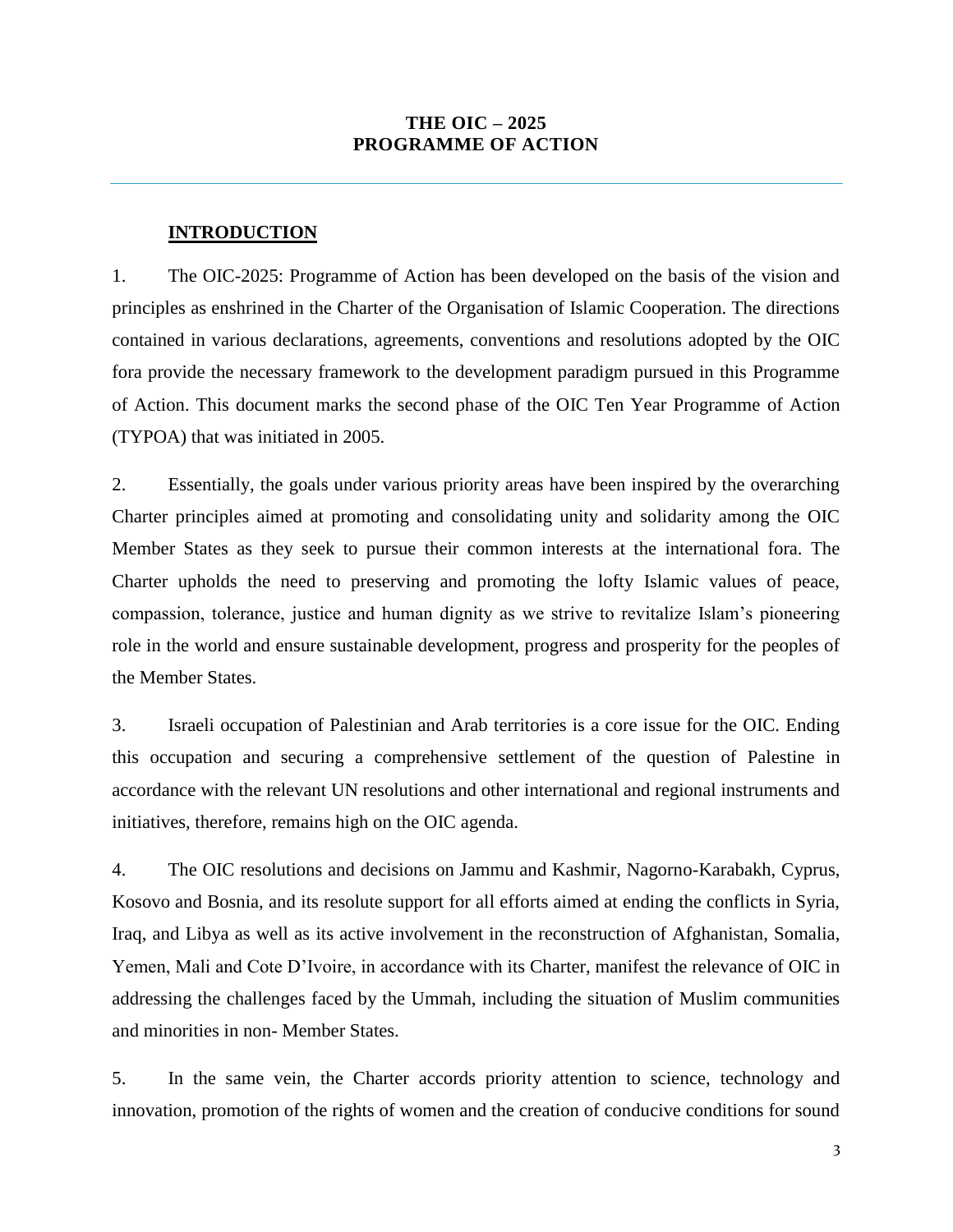upbringing of children and the youth in an environment free from all forms of intimidation, religious or cultural discrimination.

6. Development cannot take place in isolation and requires peace as an essential prerequisite for any progress to be sustainable and meaningful. Hence, the need to address the developmental constraints, created by the multiplicity of inter and intra-state conflicts in some Member States. The OIC has been working assiduously to promote global peace and security and deploying considerable measures to promote intra-OIC trade, investment, Islamic social finance and various other instruments. Likewise, its role as an effective partner in fostering peace and security at national, regional, and international levels in the last four decades holds a promise for the OIC to act as an agent for peace and development in the Muslim world and beyond.

7. The stature and influence of any organization is dependent on its relevance to the people. Every success, no matter how small, in bringing about a change in the lives of the people adds to the organization's credibility and commensurately enhances its influence. The OIC's agenda and scope of its work, too, has expanded manifolds from a predominantly political domain, to include many new areas of immediate concern relating to human development and well-being. These include socio-economic empowerment, health, good governance, human rights, water and sanitation, to name a few.

8. The OIC Member States share cultural values and beliefs, and are bound together through unshakable faith in the spiritual, moral and socio-economic values of Islam. Their common creed, shared aspirations, common challenges and development status make a strong argument for collaboration among themselves. Joint Islamic Action, therefore, remains an essential element of the OIC's framework of cooperation and development. In today's globalized world, however, many of the contemporary challenges of poverty, disease, environmental degradation, food security, transnational crime, terrorism and alike, necessitate collective responses at the global level. Accordingly, the OIC's strategic vision recognizes the centrality of cooperation and partnership at regional, sub-regional and international levels.

9. The OIC - 2025: Programme of Action manifests a renewed commitment by the OIC Member States, all institutions in the OIC system, international partners and other stakeholders to working together for a better tomorrow. The goals identified for the next decade (2016-2025) include those on which the work is in progress and also those emerging out of political and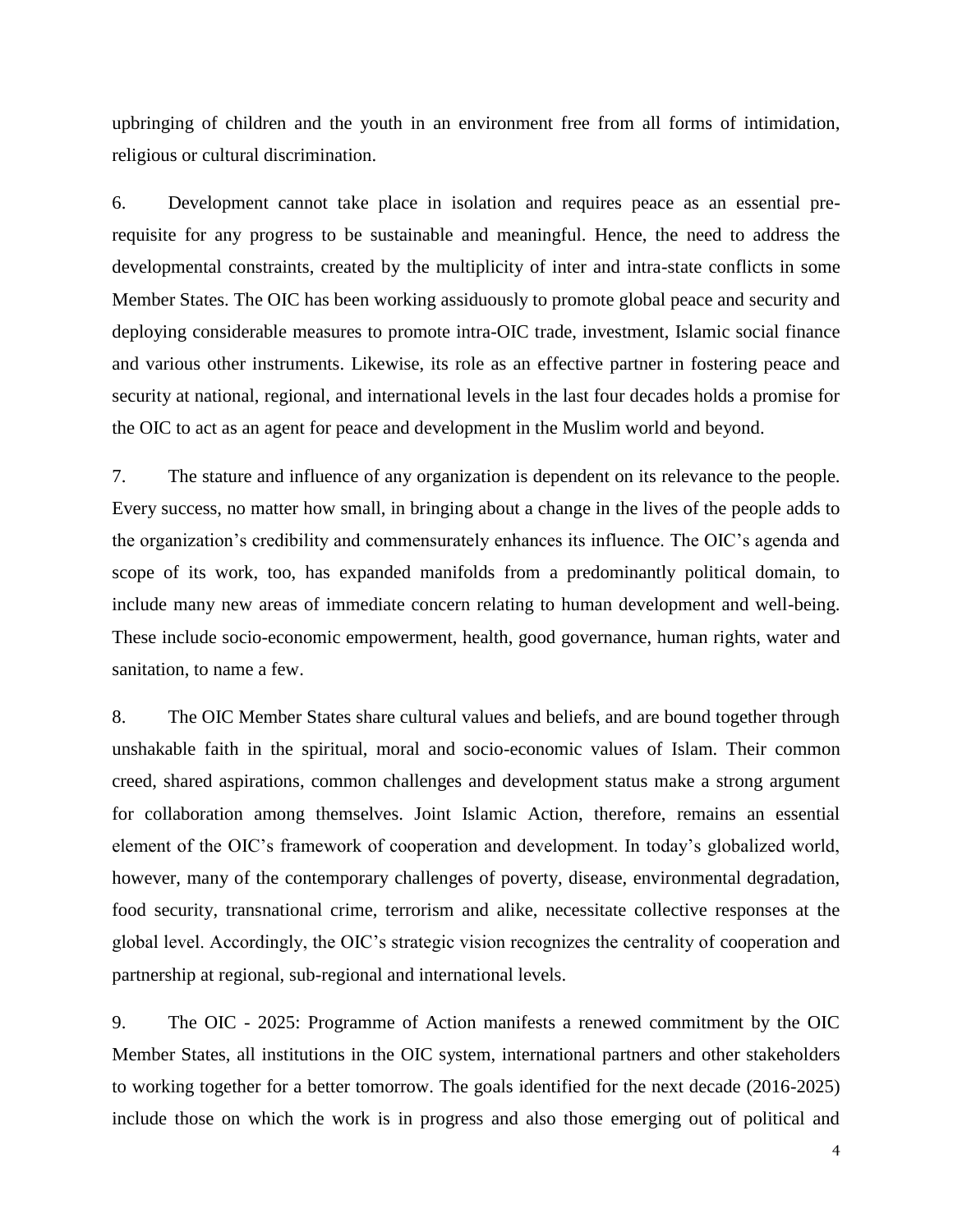economic developments in the world. In any case, development goals tend to be visionary in character and act as pathfinders. Modalities and means to achieve the goals may undergo change to suit the varying scenarios but the goals of yester years continue to hold good. Meanwhile, the current international efforts towards determining the 2030 Agenda for Sustainable Development also have a bearing on the goal posts of the OIC agenda. However, the issues that are of particular interest to the OIC Member States form the core of the OIC-2025.

10. The Resolution 1/41 on the Status of Implementation of the Ten-Year Programme of Action (TYPOA) adopted by the 41<sup>st</sup> Session of the Council of Foreign Ministers (Jeddah, 18-19 June 2014) and the Secretary General's Report on the subject set out the contours of this Programme of Action. Pursuant to the said resolution, inputs were invited from all the OIC institutions for the development of this document. It has been revised and updated following the Consultative Meeting of the OIC Institutions convened for this purpose at the General Secretariat on 7-8 December 2014. The OIC Inter-governmental Experts Group held three Meetings in addition to two rounds of Informal Consultations among Member States during 2015 to finalize the Program of Action.

11. The OIC-2025: Programme of Action is divided into an Introduction and two other sections. Section 1 discusses the rationale for the selection of eighteen domains as priority areas for the 'OIC – 2025'. Section 2 outlines the principles that guided the development of the OIC-2025 and defines the strategic goals under each priority area, which are based on the resolutions adopted by the relevant OIC organs and institutions. Following the adoption of the  $OIC - 2025$ : Programme of Action, the General Secretariat, in consultation with the relevant OIC organs, including the Standing Committees and other stakeholders, will propose an implementation plan for each sector to the Member States for their consideration and adoption.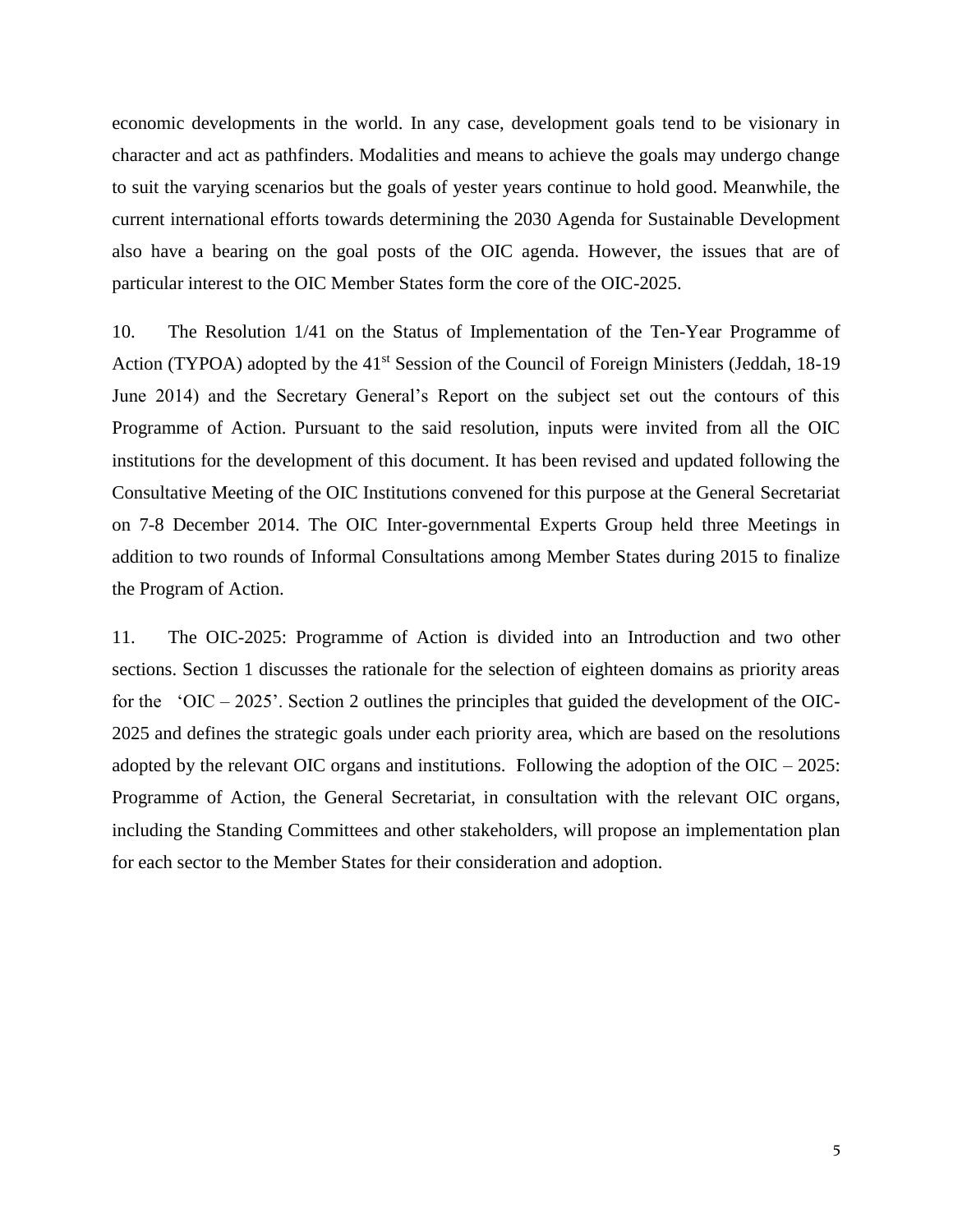# **1. PRIORITY AREAS**

# 1.1 **Palestine and Al-Quds**

12. The Palestine issue remains the most prominent political challenge at both the regional and international levels. Indeed Israel, the occupying power, persists in defying the will of the international community through its forceful occupation of Palestine and Arab territories since 4th June 1967, and violating international law, international conventions and UN Resolutions.

13. Israeli authorities constantly pursue to forcibly alter the geographic and demographic character of the land and demographic reality through its prejudicial and unilateral actions of land annexation, home demolition, ethnic cleansing, settlement construction, the judaization of the city of Al-Quds and its isolation from its Palestinian environs. Therefore, it continues to deny the Palestinian people their legitimate rights and carry out unilateral acts that undermine reaching a just and comprehensive settlement for the Palestinian issue.

14. Against the backdrop of this thorny situation, the goals set forth in the document illustrate the OIC's anticipated role in defending the just cause of Palestine and extending support for the restoration of the rights of the Palestinian people including their right to selfdetermination and to achieving sovereignty by establishing an independent Palestinian State on the Palestinian territory occupied since 1967, with Al-Quds al-Sharif as its capital.

# **1.2 Counter-terrorism, Extremism, Violent Extremism, Radicalization, Sectarianism, & Islamophobia**

15. The rise of terrorism, extremism, violent extremism, radicalization, sectarianism, and Islamophobia figure high among the factors threatening international and regional peace, security and stability.

16. The legacy of historical injustices done to people colonized or under occupation, and the forced dismantling of their identity and culture, economic deprivation, marginalization, discrimination and the denial of right to self-determination are among various causes leading to the spread of extremism, violent extremism, and terrorism. The Organization is overly concerned that a growing number of its Member States have been victim of heinous terrorist acts for long and recognizes that terrorism cannot be tackled by security or military means alone. Such acts are blatantly against Islamic and universal human values and require a comprehensive solution consistent with the OIC Charter, relevant convention and other international agreements and mechanisms.

17. The rise of Islamophobia has subjected Muslims to racial profiling and discrimination, negative stereotyping and stigmatization. As a result, Muslims, both indigenous and immigrants, have developed feelings of insecurity in their daily lives and face denial of their basic human rights.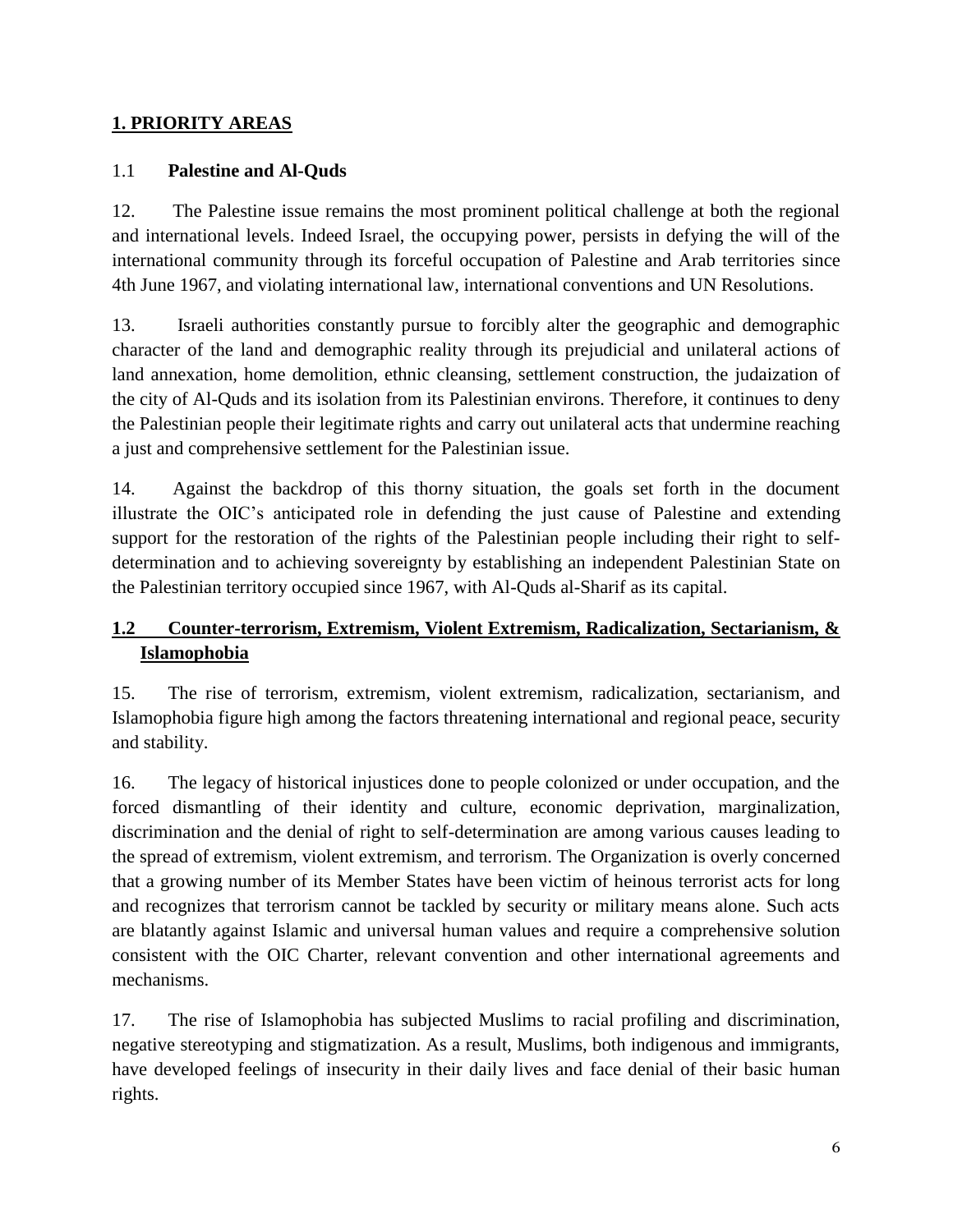# **1.3** M**oderation, Cultural and Interfaith Harmony**

18. Inter-cultural and interfaith dialogue has been a priority for the OIC in developing a culture of peace and moderation among nations and civilizations. Promoting interfaith harmony remains at the heart of cultural diplomacy of the OIC.

19. The intercultural dialogue is also an effective tool for combating extremism and intolerance that impede development of a culture of peace and understanding. Such a dialogue needs to be structured and conducted in a manner that reaches the grass roots of society for wider acceptance and deeper impact. The growing dissention among the followers of different Madhaheb (Schools of Thought) is adding to the fragmentation of society and calls for strengthening of dialogue and consultations among the religious scholars. In this regard, the initiative of the Kingdom of Saudi Arabia to establish King Abdullah Bin Abdelaziz International Center for Interreligious and Intercultural Dialogue (KAICIID) in Vienna and its activities have been of critical importance in promoting interfaith and interreligious dialogue and harmony. Dialogue makes people more connected, and raises awareness among them of the dangerous implications of hatred, discrimination and violence against people based on their faith, culture and religion.

20. The primary target and victim of religious and faith-based intolerance has been Islam and the Muslims in particular in some Western societies. The issue has also been on the agenda of the United Nations and other international organisations for some time now. However, to achieve concrete results, it requires sustained and additional efforts on the part of the international community and political commitment on the part of the OIC Member States. In this regard, the OIC in cooperation with Western Countries started the Istanbul Process as a result of the consensually adopted Resolution 16/18 by the Human Rights Council in March 2011. This resolution underscores importance of the responsible use of freedom of speech/expression that does not incite hatred, discrimination and violence based on one's religion or beliefs. This process remains important with a view to achieving the required limitation on the use of freedom of expression within the boundaries prescribed in internationally agreed instruments, including the International Covenant on Civil and Political Rights (ICCPR).

# **1.4 Peace and Security**

21. Since its inception in 1969, the OIC has been working assiduously to promote global peace, stability, harmony, security and development. Today, several conflicts and trouble spots are situated in the Muslim world which call for enhancing the role of the Organisation as an effective partner in fostering peace and security at international level. Accordingly, the OIC has been developing mechanisms for effectively addressing important matters concerning peace and security, conflict prevention, mediation, and peaceful resolution of conflicts. Alongside, strengthening the existing mechanisms for the purpose of capacity building of the OIC personnel is necessary in promoting negotiating skills, election monitoring and other related subjects.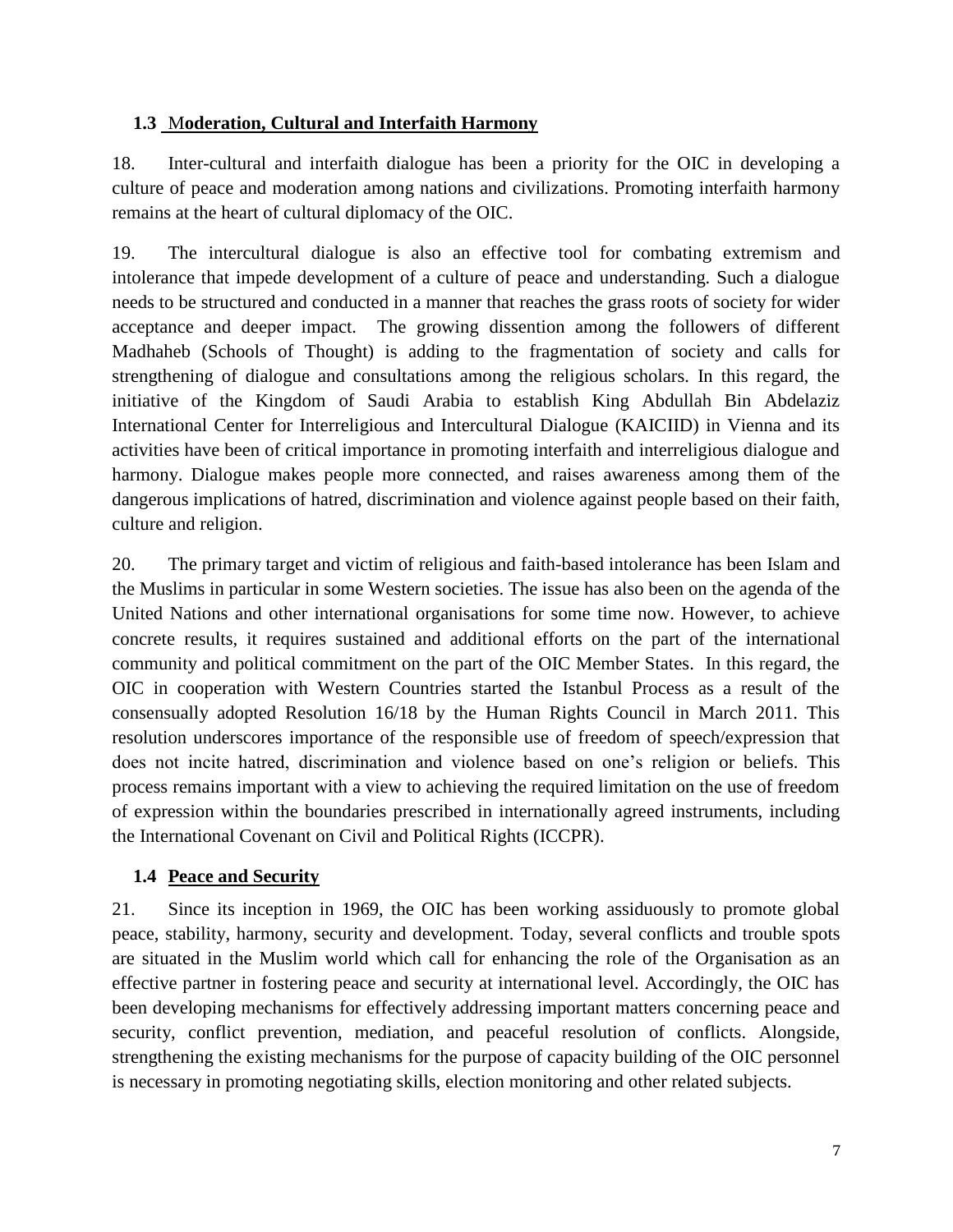22. Among the gravest threats to international and regional peace, security and stability are the long-standing unresolved conflicts in the Muslim world. As an intergovernmental organisation which acts as the collective voice of the Muslim world, the OIC has a major role to play in facilitating peaceful and just resolution of international disputes involving Muslim peoples, including the Palestinians and the Kashmiris, in a manner that ensures peace building and peace keeping. The Organisation's stature and influence rest heavily on the fundamental principle of Islamic solidarity and fraternity, which brings together the Ummah to strive for the common good. Promoting the welfare of Muslim communities and minorities also remains high on the OIC's agenda for promotion of peace, harmony, and stability.

## **1.5 Environment, Climate Change and Sustainability**

23. Ozone depletion, loss of diversity, depletion of natural resources and desertification has played an important role in environmental unsustainability. Global warming and climate change is one of the most serious threats to the global environmental sustainability today. Abnormal weather conditions and the unexpected natural disasters such as floods, droughts, dust and sand storms cause death or displacement of many people especially the poor. Furthermore, the rising sea level is an imminent threat for many Member States including the Island States. All OIC Member States are vulnerable to the impacts of climate change. However, the climate – related hazards may vary among the Member States according to their geographic location, degree of reliance on agriculture and adaptive capacities. It is important that all Member States intensify their efforts to address environmental degradation and climate change and pursue a multidimensional approach including utilizing relevant institutions and strengthening cooperation among themselves. Similarly, it is important that sustainable development with its three dimensions, social, economic and environmental, is pursued earnestly and climate change measures are integrated into national policies, strategies and planning.

## **1.6 Poverty Alleviation**

l

24. Over the last three decades, there has been great progress in poverty reduction. Robust economic growth, technological advances and globalization of trade and finance played a pivotal role in improving the living standards across the globe especially in the developing countries. Being a substantial part of the developing world, the OIC Member States also witnessed improvement as the proportion of total population living below the extreme poverty line of 1.25\$ per day (US\$ based on PPP) has declined from  $41.1\%$ <sup>1</sup> in 1990 to 22.4 % in 2011, corresponding to a decrease of 18.7 percentage points. However, despite these positive trends, poverty situation remained alarming in many OIC Member States, especially in Sub-Saharan Africa and Asia.

25. Poverty is a multi-dimensional phenomenon and the result of a complex socio-economic and political structure of a particular country often with both internal and external causality connections. It is strongly related with hunger, malnutrition, diseases, illiteracy, and low quality

<sup>1</sup> *Figures are based on SESRIC's staff calculations taken from sources, including FAO, UNSECO, ILO, UNCTAD, WB, IMF, WIPO, and WHO, among others.*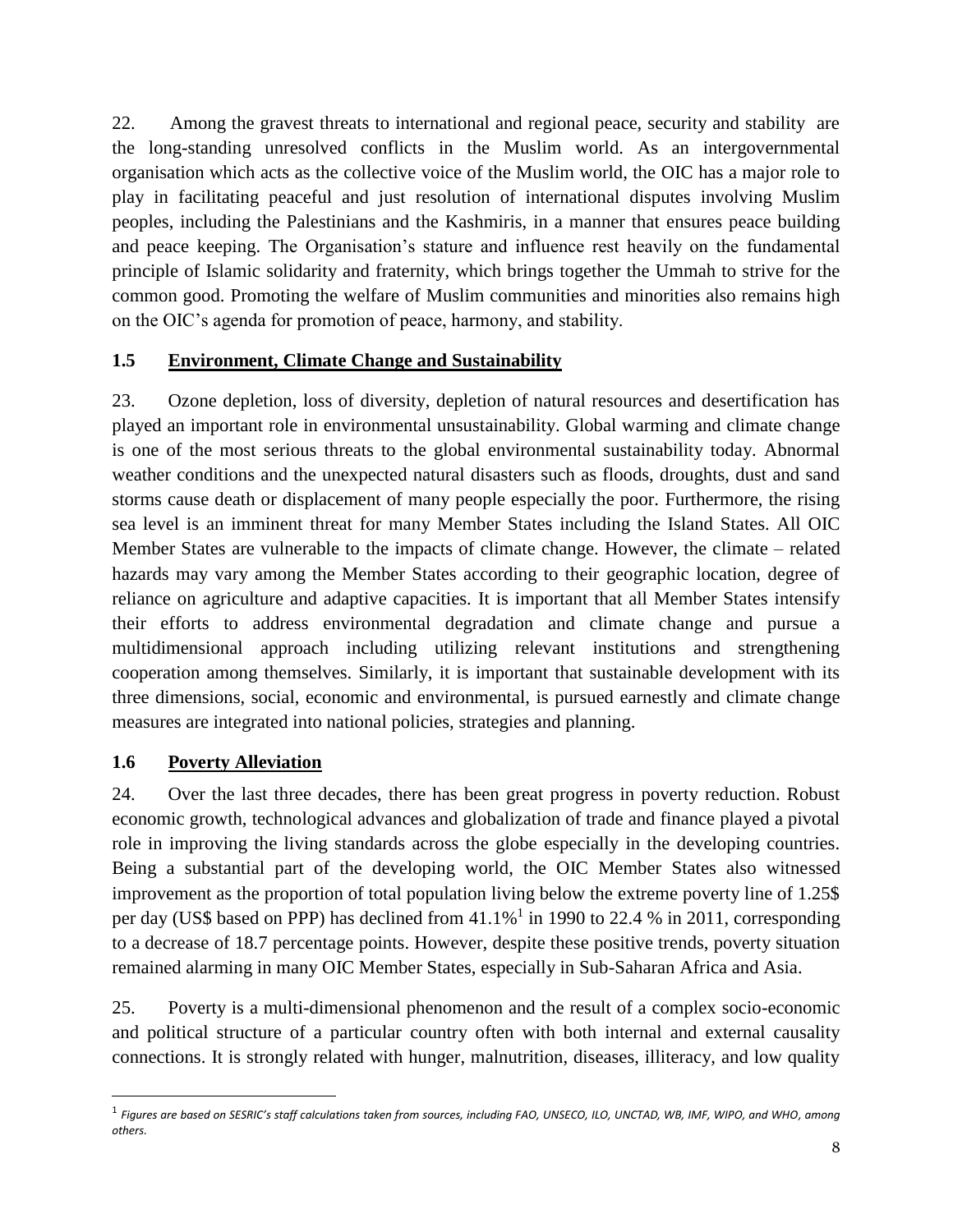of life across the developing world. Hence, there is a need for formulating a comprehensive multi-dimensional approach, including the targeted government policies and actions, and contribution of other financial means, such as effective utilization of Islamic social finance (Zakat, Waqf) at national and intra-OIC level to address the problem of poverty in the Member States. Member States need to make active efforts to substantially increase investment in other Member States, particularly the LDCs.

# **1.7 Trade, Investment and Finance**

26. Greater cooperation in the trade, investment and finance sectors is essential for promoting sustainable development and improving economic wellbeing of people in the OIC Member States. A quick analysis of these sectors in Member States reveal a number of strengths and opportunities as well as some persisting weaknesses. In the area of trade, the size of intra-OIC trade relative to total OIC trade is the most commonly used measure for assessing the level of intra-OIC economic integration and cooperation. Yet, the progress in intra-OIC trade cooperation remains insufficient. The size of intra-OIC merchandise trade relative to total OIC trade was 15% in 2005 and it was recorded at 18.7% in 2013. If the level of trade cooperation is to reach desired levels, there is a need for quick operationalization of trade facilitation schemes such as the OIC Trade Preferential System (OIC-TPS), export credit and investment insurance as well as recognition of standards, technical regulation and conformity assessment procedures.

27. Increasing inward FDI flows and the rising share of the Member States in global FDI flows is indicative of their growing attractiveness for foreign investors and improving domestic business environment. Furthermore, the external debt burden of the Member States, when measured relative to both their GDP and exports, has been on decline for several years, relieving the Member States from excessive burden of debt servicing, strengthening their international position and presenting opportunities for investment in domestic economy.

28. Islamic finance sector, with accumulated assets of more than US\$ 2 trillion by the end of 2014, still accounts for a tiny portion of global financial system. Inherent strengths of Islamic finance offer significant benefits in term of stability, development, inclusiveness and sustainability in economies where it is practiced. Its growth remains uninterrupted (on average around 20% per annum) amid on-going difficulties in the global financial system. The Member States hold a predominant share, which is in excess of 95%, in the global assets of Islamic finance.

# **1.8 Agriculture and Food Security**

29. The agriculture sector has critical importance for many Member States, especially for the least developed ones, as agricultural development is among the various prerequisites for economic development and provides livelihood for major part of the OIC population. The OIC Member States as a group are well-endowed with a diverse range of agriculture resources. Currently, they account for 28.8% of agricultural area of the world and 13.5% of the world total renewable water resources.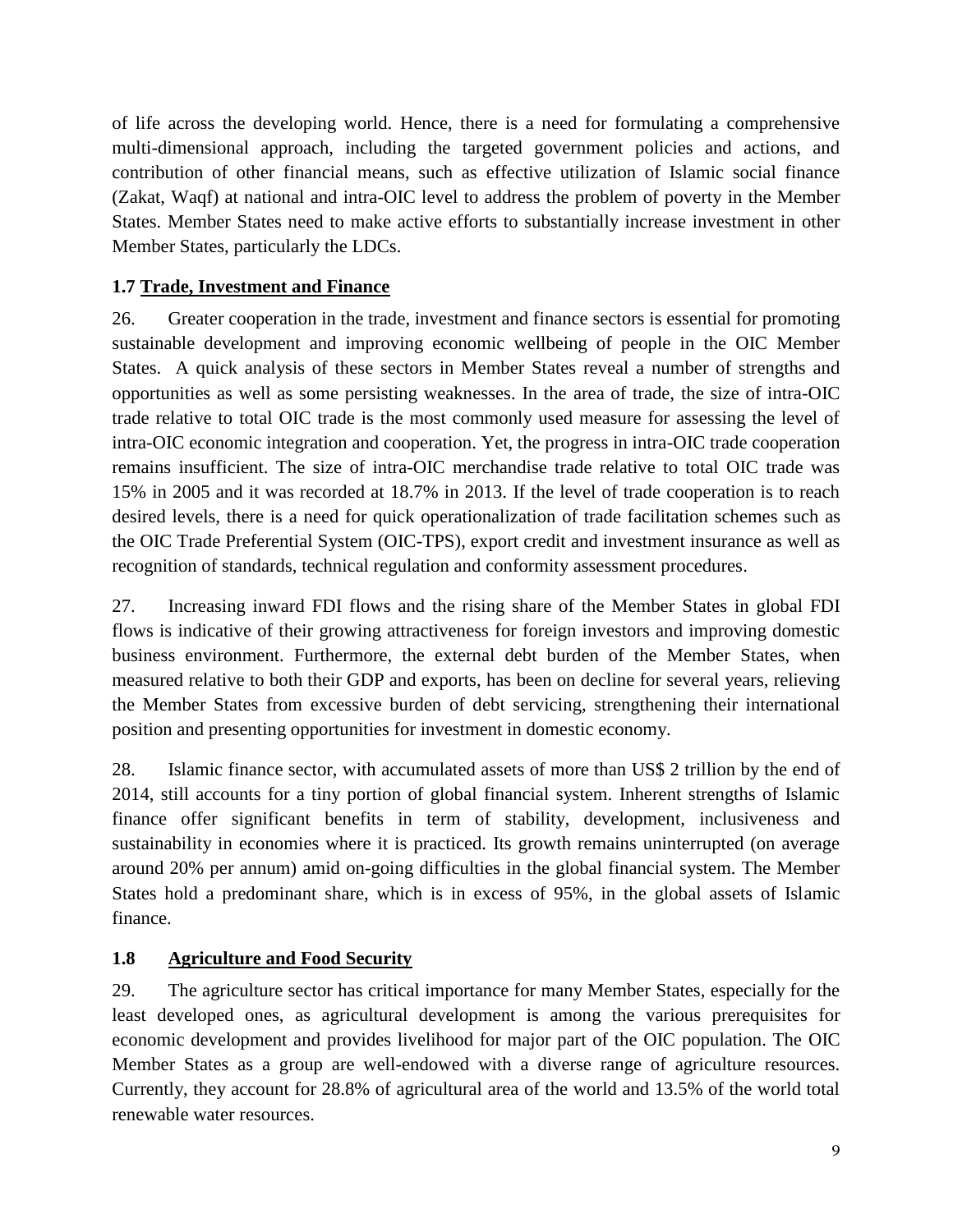30. Without enough and adequate food, it is not possible to climb the ladder of development. It is important to note that effective and sustainable agricultural management and policymaking could play a pivotal role in enhancing the development efforts of the Member States. There is also an obvious need to increase the development of water and sanitation infrastructure, and utilisation of modern technology to address the challenges of maximizing the productive use of water and minimizing its destructive impacts. Need for adopting measures to protect genetic biodiversity also remains high in the Member States.

# **1.9 Employment, Infrastructure and Industrialization**

31. As a group, the OIC Member States are well-endowed with potential economic resources in different sectors such as agriculture and arable land, energy and mining, human resources, and they form a large strategic trade region. Yet, this inherent potential does not manifest itself in the form of reasonable levels of economic and human development. Having accounted for 22.6 per cent of the world's total population in 2013, the 57 OIC Member States produced only 11.2 per cent of the world total GDP. Currently, average GDP per capita in the Member States is recorded at US\$ 6,076 in 2013 which is US\$ 1,234 and US\$ 6,290 lesser than the other developing countries and world averages respectively. The average real GDP per capita growth rate in the OIC Member States was recorded at 1.8 per cent in 2013 compared to 2.2 per cent in the world and 4.1 per cent in other developing countries.

32. The ineffective use of available factors of production in the Member States also manifests itself in the productivity indicators such as labour and total factor productivity growth rates. Between 2001 and 2012, the annualized labour productivity growth rate of the Member States, on average, was measured as 0.84% whereas the average of other developing countries was 1.27% in the same period. In a similar vein, total factor productivity growth rate in the Member States, on average, was smaller (2.53%) compared with other developing countries (4.39%) over the period 2001-2012. In 2014, average unemployment rates in the Member States were recorded at 7.6 % compared to 5.1 % in other developing countries and 5.9% in the world. The figures on youth unemployment in the Member States are even less promising with a rate of 15.6 per cent compared to 10.9 per cent in other developing countries and 12.9 per cent in the world.

33. Developed countries reached their current level of prosperity through transforming their economies from an agriculture-based first to an industry-based, and then knowledge and services-based economies and making available a resilient and reliable infrastructure. The OIC Member States are home to almost two-thirds of the world's crude oil and natural gas reserves. Yet, in terms of refining capacity of energy products, industrial energy use efficiency, popular access to energy, there is still a significant distance to cover. Access to reliable, modern and affordable sources of energy is a prerequisite for poverty eradication and promoting economic growth. The OIC Member States need to enhance their efforts for infrastructure development in the LDCs.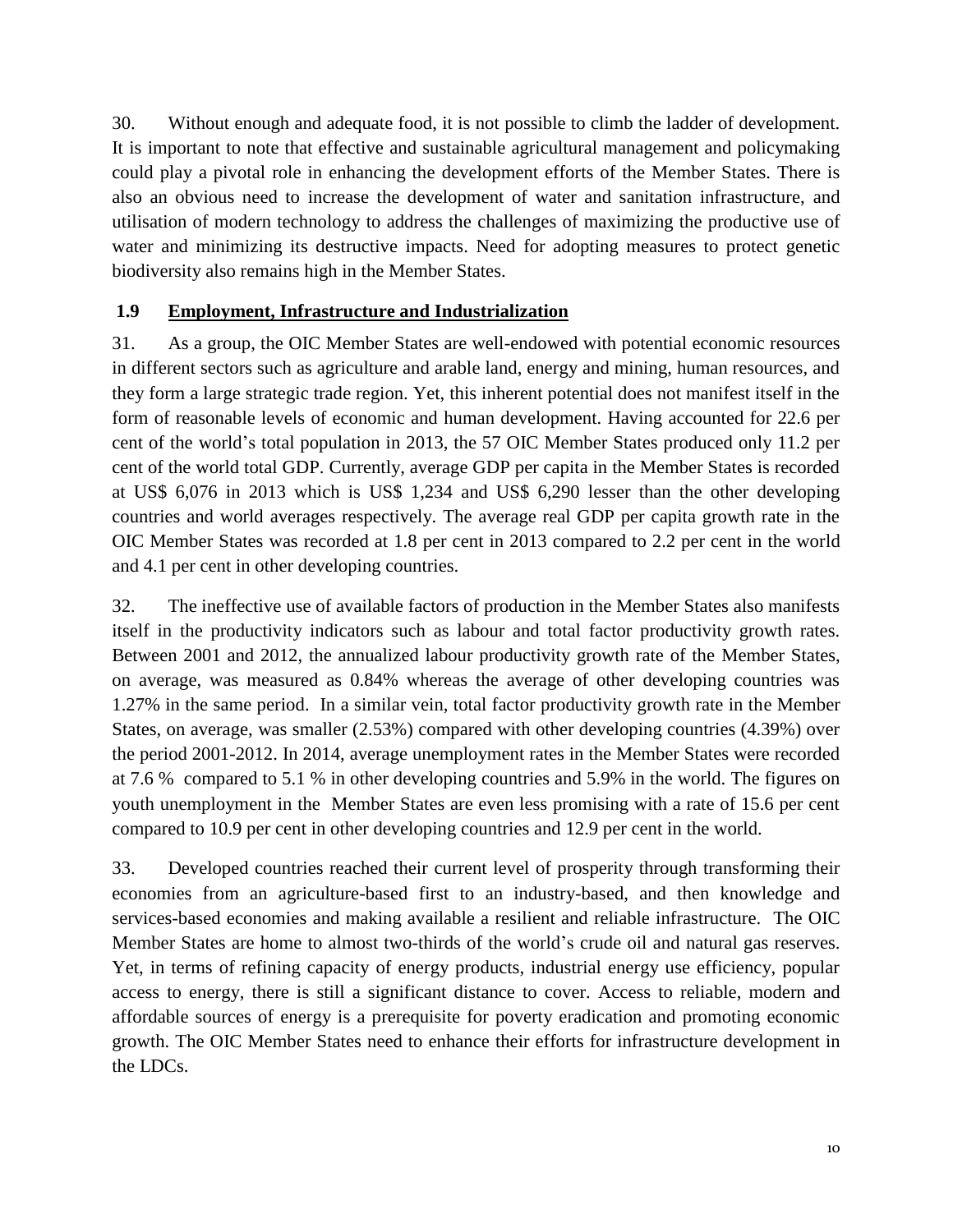34. As a group, the OIC Member States have a high potential for the development of a sustainable international tourism sector. Accordingly, this sector can make tangible contribution in promoting socio-economic development as well as strengthening the bonds of solidarity among the people. Therefore, the OIC Member States are required to make efforts to considerably increase intra-OIC investment in the tourism sector, particularly in the LDCs.

# **1.10 Science, Technology and Innovation**

35. Research in science and technology is the key to progress towards a knowledge-based and innovation-driven economy. R&D intensity (i.e. GERD as a percentage of GDP) reflects the innovative capacity of a country in that a higher R&D intensity indicates that relatively more resources are devoted to the development of new products or production processes. Currently, the Member States spend 0.46% of their GDP on R&D on average while the averages for the world and non-OIC developing countries are *2.3 %* and *8.1%* respectively.

36. The availability of abundant and highly qualified researchers is also an essential condition to foster innovation and promote the scientific and technological development of a country. The OIC Member States, on average, fall behind the world average in terms of researchers per million people: 615 vs. 1604, respectively. To a certain extent, the performance in academic research can be well reflected by the number of scientific articles published in indexed journals. Producing over 109,000 articles in 2013, the share of OIC in the global scientific output is 6.1% in 2013 while its share was 2.2% with 20242 articles in 2000.

37. Intellectual property rights, especially patents, are the key factors contributing to advances in innovation and scientific development. According to the patent applications data, 2.35 billion patent applications were made in the world including regional patent offices. With a total of 34,933 applications, the OIC Member States constituted 1.5% of the global patent applications. High-technology exports (HTE) are products with high R&D intensity, which mostly depend on an advanced technological infrastructure and inward FDI in high-tech industries. Based on the latest available data, OIC Member States export 76 billion USD worth of high-technology products, which constituted 3.8% of the global HTE.

# **1.11 Education**

38. Education and life-long learning are the core of human capital formation and central to development of a society. Net Enrolment Rates (NERs) in primary schools have displayed a rather stable trend all over the world since 2000 and reached 84.1% in 2013 while the average NER in the Member States was around 78.4% during this period. This indicates that almost onefifth of the children in the Member States who are at their primary school age have not registered in primary schools – as compared to only 4.1 % in developed countries. The average secondary school NER in the OIC Member States has increased from 46% to 51.2% between 2000 and 2011 though the attained level is not sufficient to consider secondary education system as fairly inclusive. In terms of tertiary institution Gross Enrolment Ratio (GER), the OIC Member States, with an average rate of 22.6% as of 2013, lagged behind other developing countries (24.9%) and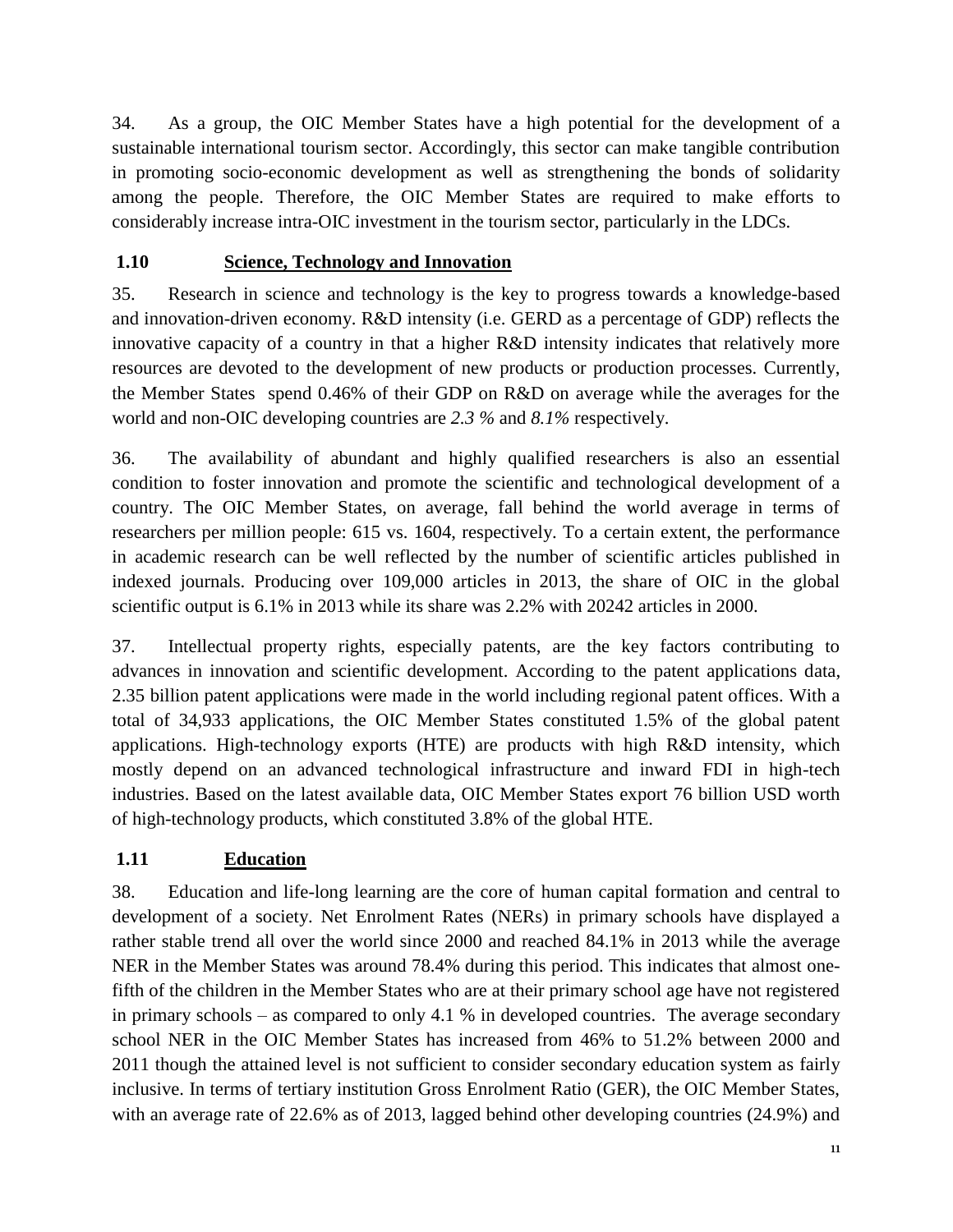far behind the developed countries (78.0%). In the same year, the world average GER was 29.4%.

39. With an average adult literacy rate of 72.3%, the OIC Member States as a group lagged behind the world average of 82% and also the other developing countries' average of 84.5%. Despite being an important strength, young population faces considerable challenges in their social and economic situations in a significant number of Member States. Inadequate education and lack of required skills make it especially difficult for youth in finding jobs in the labour market. It is necessary that the Member State*s* enhance the share of their annual GDP for *the* education sector.

# **1.12 Health**

40. Development of modern and sustainable health systems is one of the main drivers of socio-economic progress across the globe. Generally, maternal, new-born and child health (MNCH) correlates very strongly with the quality of health care services and preventive measures. It is considered as an important indicator for an overall coverage and effectiveness of a health care system and status of socio-economic conditions in a country/region. Over the last two decades, many Member States have witnessed significant improvement in health care coverage and services and, consequently, recorded declining trends in maternal, new-born and child mortality rates. According to the WHO figures, maternal mortality ratio has declined from *520* deaths per 100,000 live births in 1990 to *293* deaths in *2013* (a decline of *43.7 %*). Infant mortality ratio has declined from *84* deaths per 1000 live births in 1990 to *47* deaths in *2013* (a decline of *44.2%*).

41. Progress in achieving universal health care coverage remained highly uneven in the OIC Member States. In many of them, health care system is facing various problems and challenges related to ensuring adequate financing resources and infrastructure, workforce and International Health Regulations. According to the latest estimates, in *2012*, total expenditures on health accounted for only *4.4* per cent of their GDP (compared to *6.0* per cent in other developing countries and *10.2* per cent in the world. There were only 26 health personnel (physicians, nurses and midwives) per 10,000 people in *2008-2012*. At the individual country level, only 28 OIC Member States meet the critical threshold of 23 health personnel per 10,000 people, generally considered necessary to deliver essential health services. On the other hand, *23.9* per cent of OIC population was without access to improved water resources whereas *39.7* per cent was without access to sanitation facilities in *2013*. In order to address these difficult challenges, allocation of *higher share* of the annual GDP for health sector is essential.

# **1.13 Advancement and Empowerment of Women, Family Welfare and Social Security**

42 . The women advancement and empowerment, including the family welfare, youth capacity building, child and maternal health, protection of the elderly and the establishment of Organisation for Women Development are among the areas of major attention by the Member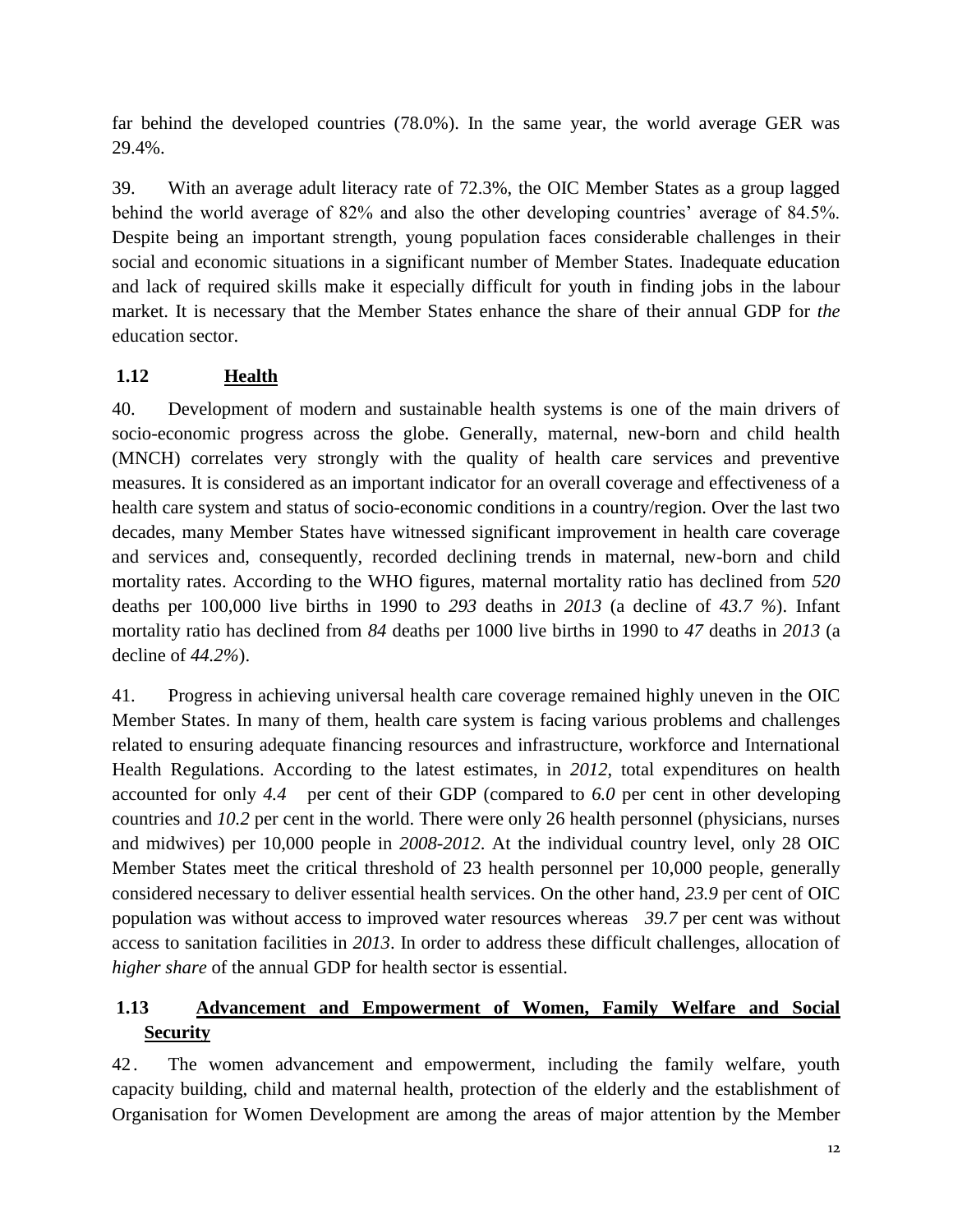States. Despite improvement in the status of women in all socio-economic, political and cultural fields over the past decade, there are still gaps and challenges to be addressed. The good health conditions of women are critical for both the overall health of the family as well as the future generations. In particular, discrimination, abuse, poverty and violence against women are detrimental to women's physical, mental and emotional health. Women experience discrimination both in education and labour markets. Therefore, significant policy-measures are needed to effectively reduce the gap among men and women (in terms of access to education) to a standard 2% level by 2025. In the OIC Member States, the average labour force participation among female population is currently around 45%, whereas it is 56% in developed countries with the world average being around 60%. As such, by 2025, the OIC Member States need to attain the world average through increase of the average labour force participation among female population by 15%.

43. The insufficient labour force participation among women results in the exclusion of women from social security systems in some Member States and their deprivation of full social security rights. In particular, women in the agricultural sector remain unprotected and usually cannot officially register for social security services. In 2011, 25% of the female labour force in the OIC Member States worked in the agricultural sector, whereas the world average was 13.2%. Likewise, only 28.2% of economically active women work in the non-agriculture sector in the Member States while in other developing countries and the world, 40% and 45% respectively of economically active women work in the non-agricultural sector. Moreover, strengthening the engagement of civil society on issues of women empowerment, protection and strengthening of the family, youth capacity building and entrepreneurship, further promoting the rights of persons with disabilities, and elderly care is necessary for an inclusive and sustainable community development in the Member States.

## **1.14 Joint Islamic Humanitarian Action**

44. Over the last four decades, the world has witnessed a considerable increase in the frequency of natural disasters. The number of natural disasters has increased from less than 100 disasters annually, in the 1970's, to 450 disasters in the 2000's. During the same period, the OIC Member States were not an exception, they even experienced relatively steeper, upward trend, whereby the number of natural disasters in these countries increased from 20 disasters per year in the 1970s to almost 120 disasters in the 2000s.

45. It is, therefore, clear that the Member States are facing increasingly more challenges with respect to natural hazards and conflicts. Developmental gains accumulated over many years are exposed to greater risks of devastation with the onset of a disaster. Just to cite some statistics; on average, the cost of natural disasters in the Member States during the period 1970-2011 is estimated at US\$140 billion. Accordingly, the economic damage of natural disasters in the group of OIC countries, as percentage of GDP, increased on average, from 0.11% in the 1970's to 1.25% in the 2000s.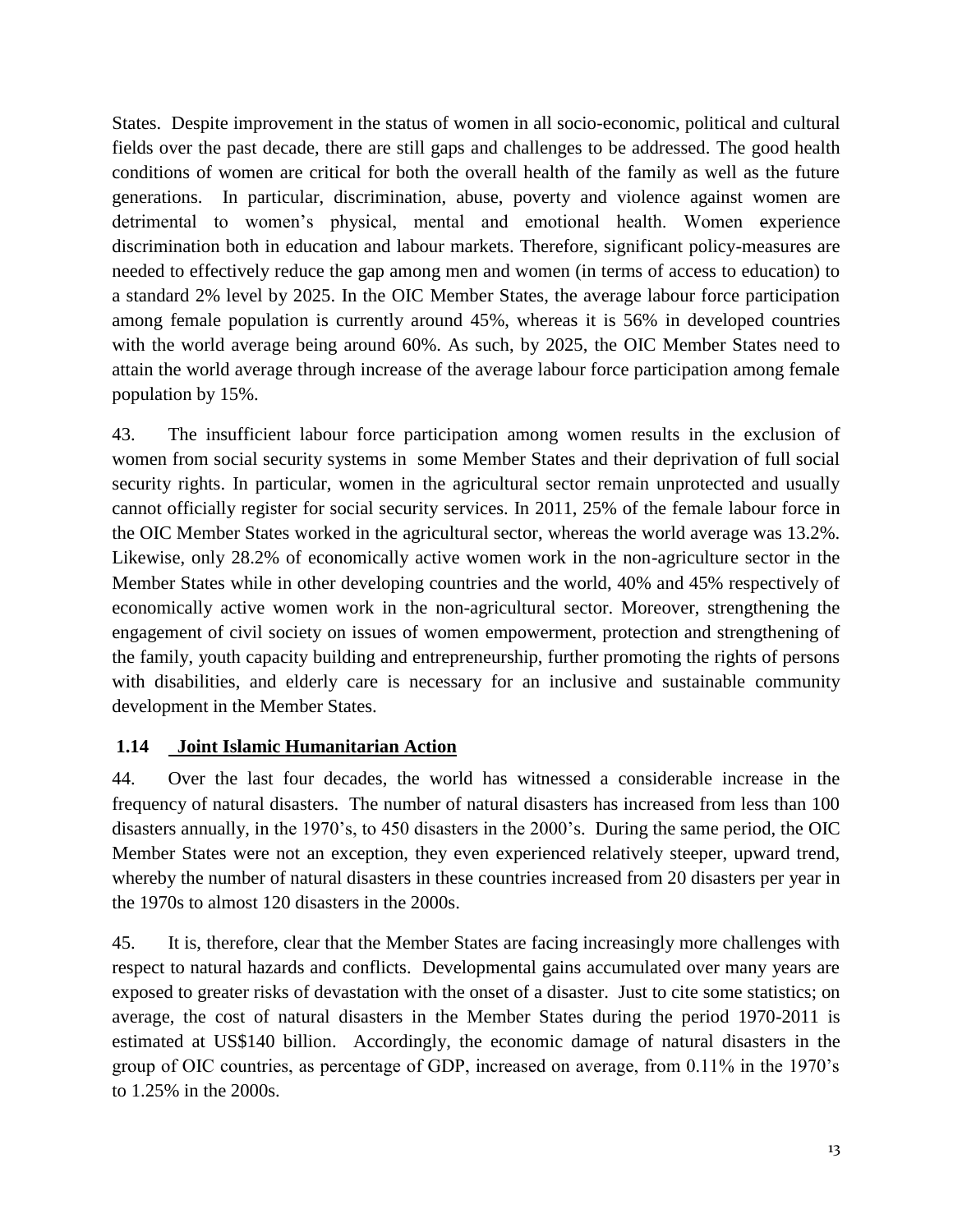46. The major drivers of such fast increase in the number of natural disaster incidents among the OIC Member States were floods, epidemics, earthquakes, storm, wet mass earth movements and droughts. Given this state of affairs, disaster risk management and other humanitarian crises should be considered as one of the top priority areas of cooperation for the Member States, including implementation of the global framework in reducing disaster risk.

47. The increasing burden of natural disasters and various conflicts in many Member States necessitate strengthening joint Islamic Humanitarian Action, developing adequate disaster response mechanisms, and enhancing Member States' resilience against disasters by developing integrated and inclusive measures that reduce vulnerability to disaster and increase preparedness for response and recovery.

# **1.15 Human Rights, Good Governance and Accountability**

48. Human rights are part and parcel of our religion and a prescribed way of life. Islam was the first religion that laid down universal fundamental rights for humanity, which are to be observed and respected in all circumstances. Islam calls for full equality among human beings regardless of their race, religion, language, ethnic origin or social status, etc. and places *'hukook ul ibad'* or 'rights of the people" on a very high pedestal. The OIC Charter contains specific provisions for the promotion and protection of human rights and fundamental freedoms including the rights of women, children, youth, elderly and people with special needs as well as the preservation of Islamic family values. It calls upon all Member States to uphold and promote, at the national and international levels, good governance, democracy, rule of law, human rights and fundamental freedoms.

49. OIC Member States have been constructively contributing to the international human rights edifice at various regional and international forums. The OIC established an Independent Permanent Human Rights Commission (IPHRC), as one of its principal organs, which is working as an independent advisory body to the OIC for the advancement of human rights and fundamental freedoms in Member States; consolidating respect for the Islamic culture and noble values and promoting inter-civilizational dialogue, consistent with the OIC Charter. While the OIC Member States can take satisfaction over their achievements and commitments, there undoubtedly remains a lot to be completed in terms of ensuring the benefits of these commitments to reach their populations at all level. Accordingly, there is a strong need for not only renewing the commitment to promoting and protecting all universally accepted human rights but also to make sure that these commitments are translated into concrete actions on the ground. It is important that the observance of all human universal rights and freedoms flow together with Islamic values thus offering a coherent and strong system aimed at facilitating the full enjoyment of all human rights, realization of full human potential, good governance and reforms.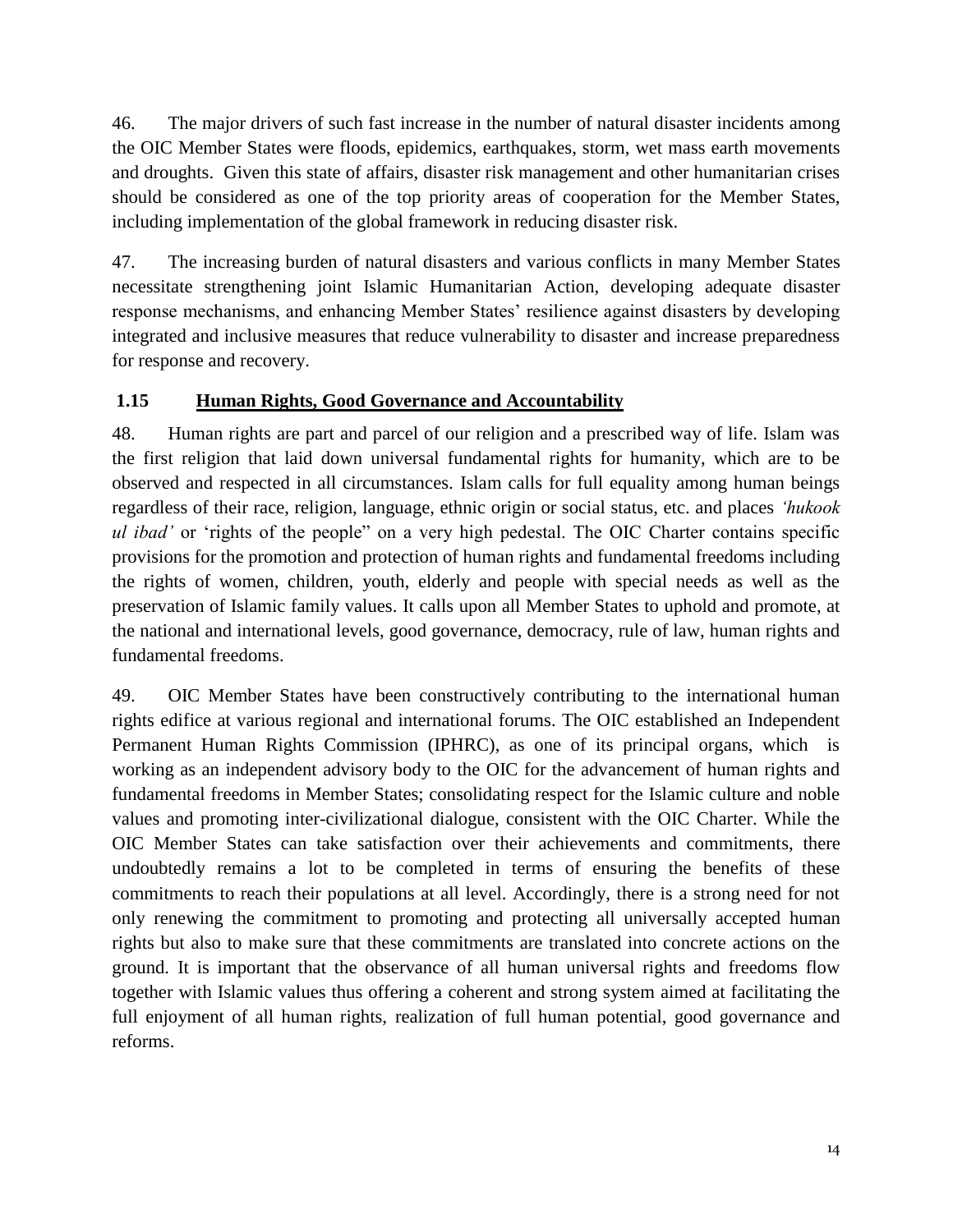# **1.16 Media and Public Diplomacy**

50. Print, broadcast and social media are the most effective tool and source for the dissemination of information and shaping of public opinion. Many good causes and issues failed to make impact in the absence of strong media support. The Muslim world recognizes the centrality of this medium for fair and objective portrayal of Muslim issues and causes as well as the true image of Islam. Accordingly, the OIC along with the relevant institutions is in the process of putting in place an elaborate strategy for effective public outreach and employing media for promoting the goals and objectives of the Organisation.

51. In this regard, the Member States need to invest accordingly to develop the information infrastructure in their countries and in revitalizing the OIC media institutions to promote solidarity and unity for furthering joint Islamic actions in all fields.

# **1.17 ICT and Digital Information Structure**

52. ICT at the present time drives economic growth, innovation, education, and productivity, and plays a critical role in virtually all aspects of business. Having adequate skilled ICT professionals is a critical foundation for OIC Member States to build future economic growth and to position OIC for e-governance, e-commerce and business improvements. This medium, however, requires necessary security at all levels of ICT applications. Greater collaboration is needed among the Member States to promote digital information structure and provide information security including integrity, privacy and assurance.

53. Projects to equip the Organization with the latest developments in the ICT sector and raising Cyber-security awareness such as child online protection, training programmes, conferences and seminars within academia are part of its overall ICT policy. This also includes protecting the top level domain (TLD) names with Islamic Identities at the Internet Corporation for Assigned Names and Numbers (ICANN), subject to a well coordinated approach among all OIC Member States.

# **1.18 OIC Institutional Reforms**

54. The OIC's reform agenda flows from its commitment to the Joint Islamic Action and its centrality to the programmes and activities being pursued by the Organisation and its institutions. Any measure that improves and strengthens the Organization's ability to meet new demands and better plan its activities contributes to the reform process set out by the OIC fora on various occasions. In this regard, the TYPOA-2005 outlined various measures for reform and restructuring, which have been implemented to a large extent.

55. Reform and development are both mutually reinforcing and constitute a continuous process. The success of the OIC-2025: Programme of Action will heavily depend on the readiness of all stakeholders to put in place an environment where improvement is welcomed. This necessitates constant emphasis on rationalizing our structures, systems and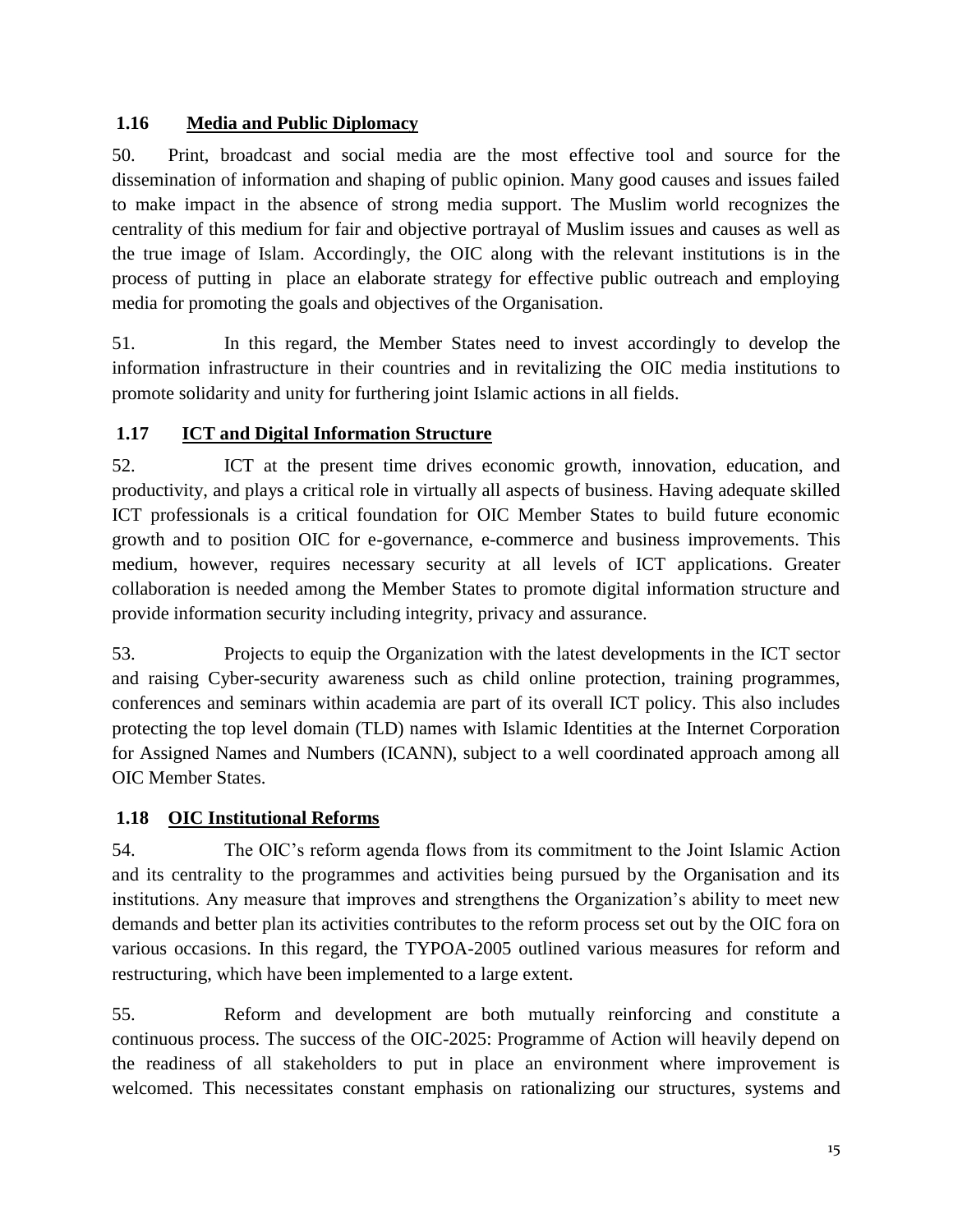procedures, where necessary, building dynamic work force and promoting synergy and harmonisation, efficiency, cost effectiveness and professionalism at all levels.

# **2. PRINCIPLES AND GOALS FOR THE OIC-2025**

<span id="page-15-0"></span>56. Before the specific goals are defined, the following principles remain central to the development and implementation of the OIC - 2025:

- **Reflective of the aspirations of the peoples of the Member States**. It is important that the OIC-2025: Programme of Action fully responds to the aspirations of the peoples of the Member States, in accordance with the OIC Charter and principles, in addressing all issues of direct interest to them. In doing so, enhancing the well-being of the people remains crucial to the OIC programmes and activities.
- **Islamic solidarity, partnership and cooperation.** The existing strong historical and cultural affinities among the peoples in OIC Member States need to be leveraged to enhance cooperation on the political, social and economic plane.
- **Country ownership and leadership.** Mainstreaming of OIC projects by the Member States in their national priorities is important to demonstrate ownership and commitment to fostering and contributing to the effective realization of the OIC objectives as enshrined in the OIC Charter and other multilateral instruments.
- **Collective approach for identification of targets and implementation of projects.**  This relates to the need for inclusiveness and general mobilization of all Member States to enhance the spirit of cooperation among OIC Member States. Similarly, the adoption of a multi-stakeholders approach will enrich both the elaboration and implementation process of all envisaged actions.
- Good Governance. A sound legal framework is necessary for the achievement of durable peace and stability, which should inspire actions in different spheres. Efforts should be geared towards creating enabling environment for active participation of all relevant stakeholders and providing the legislative and judicial framework for the eradication of corruption in all its forms, as well as for proper dispensation of justice.
- **Effective coordination and synergy.** Effective coordination and synergy in the activities of OIC institutions and organs is necessary for optimal utilization of scarce resources and eliminating overlapping and duplication. Emphasis should be placed on avoiding duplication and overlapping in the implementation of existing multilateral instruments executed among the Member States through the relevant OIC organs and institutions.
- The goals in the Programme will be implemented in harmony with the existing OIC agreements/strategies/plans of action, including those of the OIC Standing Committees, namely Al Quds Committee, COMIAC, COMCEC, and COMSTECH, and other framework documents between the Member States.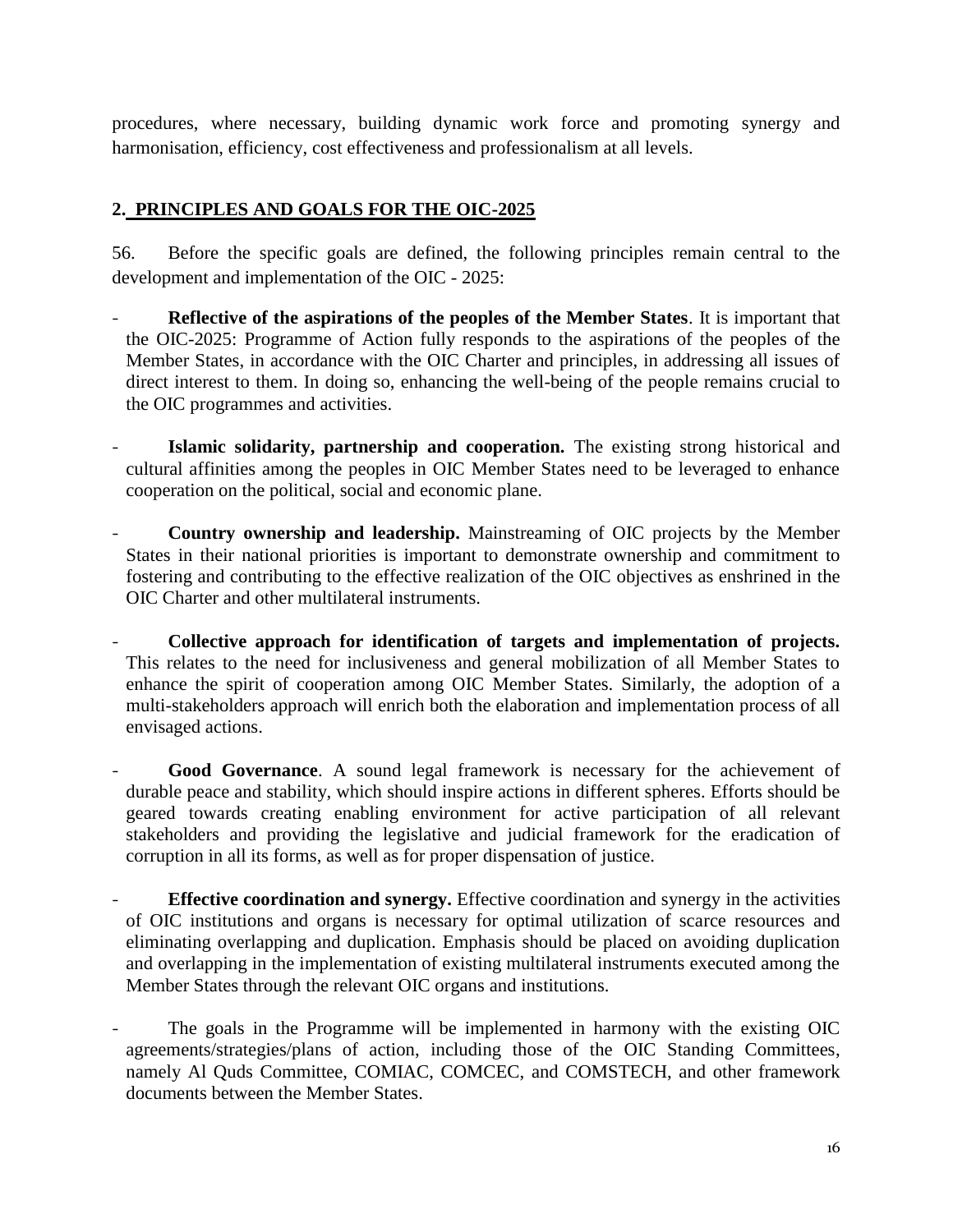57. The goals listed in the succeeding sections emanate from the directions contained in various declarations, agreements, resolutions and decisions adopted by the OIC fora at different levels.

## **2.1 Palestine and Al-Quds Al-Sharif**

- 2.1.1 Make all efforts to end the Israeli occupation of the Palestinian territory occupied since 1967, including East Jerusalem, and the other occupied Arab Territories; the Syrian Golan Heights and the remaining Lebanese territories, in compliance with Security Council Resolutions, International Law, Madrid Principles, UN charter and resolutions and the Arab Peace Initiative; as well as intensify action at the international level to lift the Israeli blockade on Gaza Strip.
	- *i)* Take all possible international-law-consistent actions to pursue war crimes and violations of international law, committed by the Israeli occupation against the Palestinian people, their homeland and the holy places, in all international fora and institutions concerned with international criminal law.
	- *ii)* Emphasize the importance to abide strictly by the unified position among OIC Member States on the issue of Palestine and Al-Quds Al-Sharif , and vote in favor of all draft resolutions, decisions and recommendations in all international fora, especially in the UN Security Council and the other relevant organs; and enact a boycott, divestment and sanction strategy against Israel, at all levels, until it complies with international law and UN resolutions, and end its colonization, apartheid and occupation policies against the Palestinian people, consistent with the legal obligations of OIC Member States.
- 2.1.2 Support and empower the Palestinian people to exercise their inalienable rights, including the right to return and establishment of independent State of Palestine, on the pre-June 1967 borders with East Jerusalem as its capital;
	- *i)* Extend full support for the efforts to expand its international recognition of the State of Palestine; and promote the right of the State of Palestine to join all international institutions, treaties and UN Agencies as embodiment of its international entity.
	- *ii)* Support the Palestinian national unity, and strengthen the steadfastness of the Palestinian people and enhance international solidarity with them and contribute to economic growth, welfare and human development in the state of Palestine along with activating and strengthening the existing financial support mechanisms, namely the Al-Aqsa and al-Quds Funds, Bayt Mal al-Quds al-Sharif Agency, and the Islamic Financial Safety Net in support of the Palestinian Government's Budget.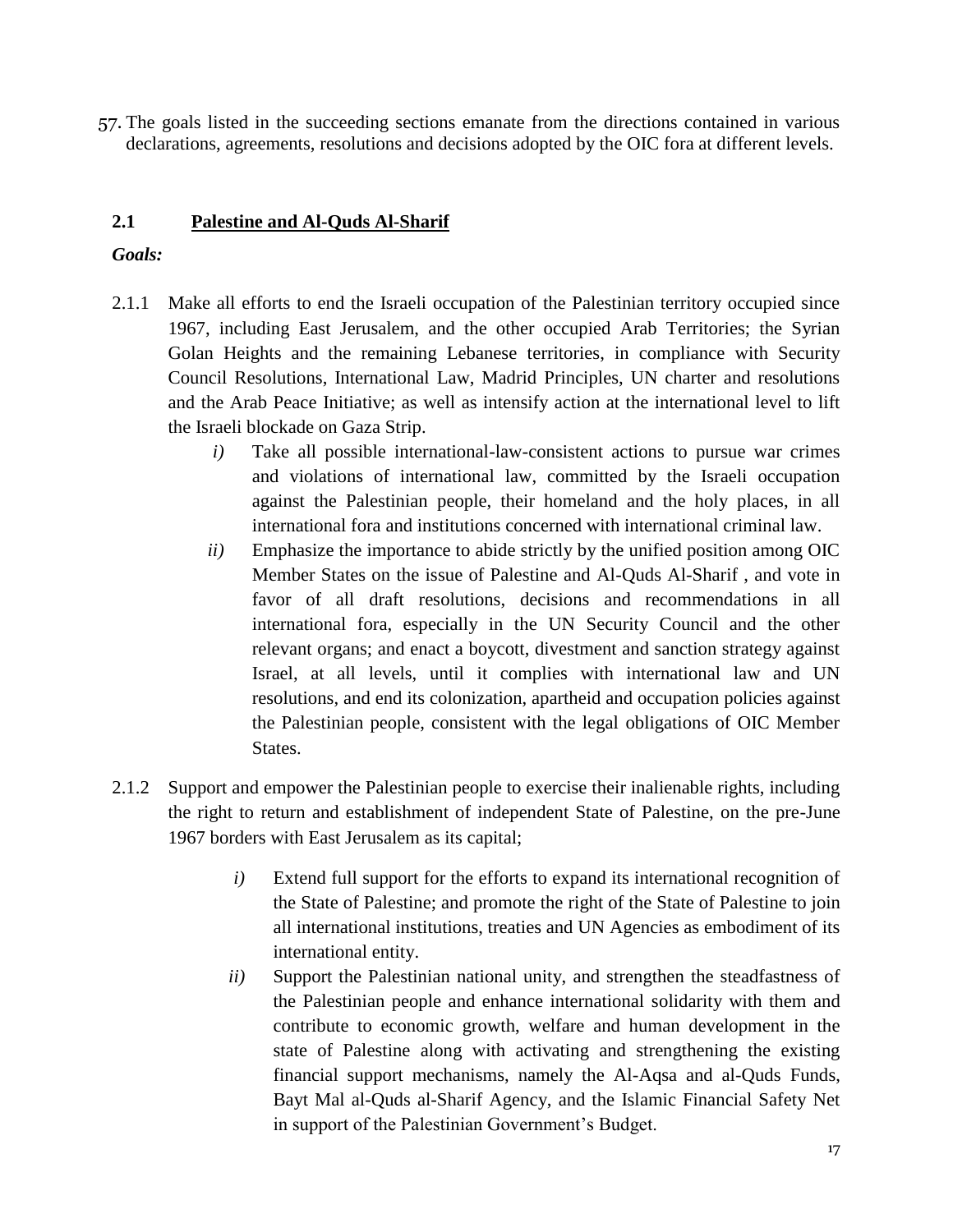- *iii*) Maintain support for UNRWA to enable it to carry out its mandate, and mobilize international pressure on Israel to comply with UN resolution No. 194 as to enable the Palestinian refugees exercise their rights including the right to return to their homes and repatriation.
- 2.1.3 Support the city of Al-Quds as the capital of the State of Palestine, preserve its heritage as well as its Arab and Islamic identity and protect its Islamic and Christian holy places.
	- *i)* Reaffirm the Hashemite historical care and custodianship of the holy places in East Jerusalem, which are legally framed by the agreement signed between His Majesty King Abdullah II bin Al-Hussein, and His Excellency President Mahmoud Abbas on 31 March 2013.
	- *ii)* Reaffirm the role of Al-Quds Committee chaired by His Majesty King Mohammed VI, King of the Kingdom of Morocco, in supporting Al-Quds al-Sharif, and enhancing the steadfastness of its Palestinian citizens; mobilize financial resources to implement the Strategic Development Plan on East Jerusalem as well as the five-year plan (2014-2018) of Bayt Mal Al-Quds Al-Sharif Agency; and promote the centrality and importance of the city of Jerusalem for the Muslim Ummah.
	- *iii)* Cooperate with international organizations, especially UNESCO, to implement the resolutions related to East Jerusalem as well as to preserve its Arab and Islamic identity and protect its holy places, as well as adopt and support binding international resolutions to protect the Palestinian rights in East Jerusalem as a capital of the Palestinian state.

# **2.2 Counter-terrorism, Extremism, Violent Extremism, Radicalization, Sectarianism, & Islamophobia**

- 2.2.1 Establish counter-terrorism partnerships with a view to strengthening international efforts to combat all aspects of terrorism, and strengthen cooperation with States and international and regional organizations.
- 2.2.2 Revisit the Convention on Combating Terrorism adopted in 1999 to lay down proper mechanisms to counter the new trends of terrorism.
- 2.2.3 Formulate a new paradigm for inter-religious, inter-sectarian and intra-sectarian tolerance for promotion of understanding and moderation through dialogue and encourage initiatives of King Abdullah bin Abdelaziz Center for Interreligious and Intercultural Dialogue (KAICIID) in this regard.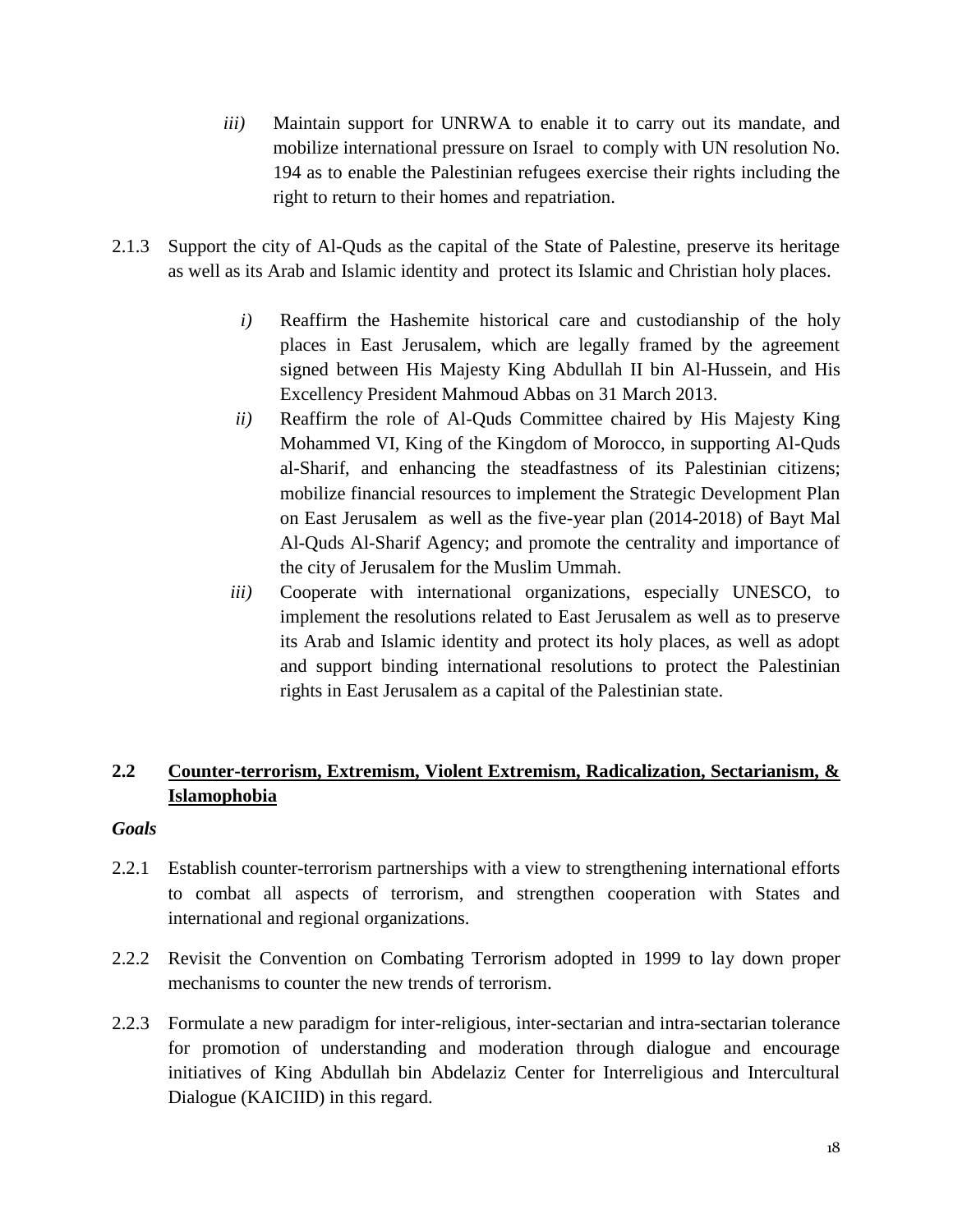- 2.2.4 Combat Islamophobia, intolerance and discrimination against Muslims.
- 2.2.5 Encourage youth forums and programs to infuse values and combat extremism and all types of social evils.
- 2.2.6 Improve the utilization of ICT for countering the misuse of Cyberspace in terrorist acts and recruiting for terrorism purposes.
- 2.2.7 Counter the misuse of cyberspace for terrorism purposes, including recruitment and financing, and for cyber espionage campaigns by illegal organizations.

# **2.3 Moderation, Inter-Cultural and Interfaith Dialogue and Harmony**

- 2.3.1 Disseminate the correct message and information about Islam as a religion of moderation and tolerance.
- 2.3.2 Reenergize dialogue, harmony and mutual respect among different schools of thought (Madhaheb), religions, cultures and civilizations.
- 2.3.3 Develop framework for promoting meaningful partnership between OIC, civil society institutions and think tanks to strategize the ways and means for their contribution towards enhancing social harmony, progress and development in the Member States.
- 2.3.4 Build bridges and encourage consultations among the followers of different schools of thought (Madhaheb) to promote mutual respect, recognition, tolerance and understanding to prevent growing dissention in the Muslim societies.

# **2.4 Peace and Security**

- 2.4.1 Strengthen the bonds of Islamic Solidarity to promote peace, security, friendship and understanding in the Islamic world and beyond*.*
- 2.4.2 Pursue a peaceful settlement of the Jammu and Kashmir dispute in accordance with the relevant UN Resolutions.
- 2.4.3 Urge Armenia to respect the sovereignty and territorial integrity of Azerbaijan within its internationally recognized borders and to withdraw its armed forces immediately, completely and unconditionally from all occupied territories of Azerbaijan and to secure the inalienable right of the Azerbaijani population expelled from the occupied territories of Azerbaijan to return to their homes.
- 2.4.4 Support the efforts of the Turkish Cypriot Leader and the Greek Cypriot Leader for a just, lasting and comprehensive settlement of the Cyprus issue at the earliest; contributing to enhancing the capacities of the constituent Turkish Cypriot State, which will be an equal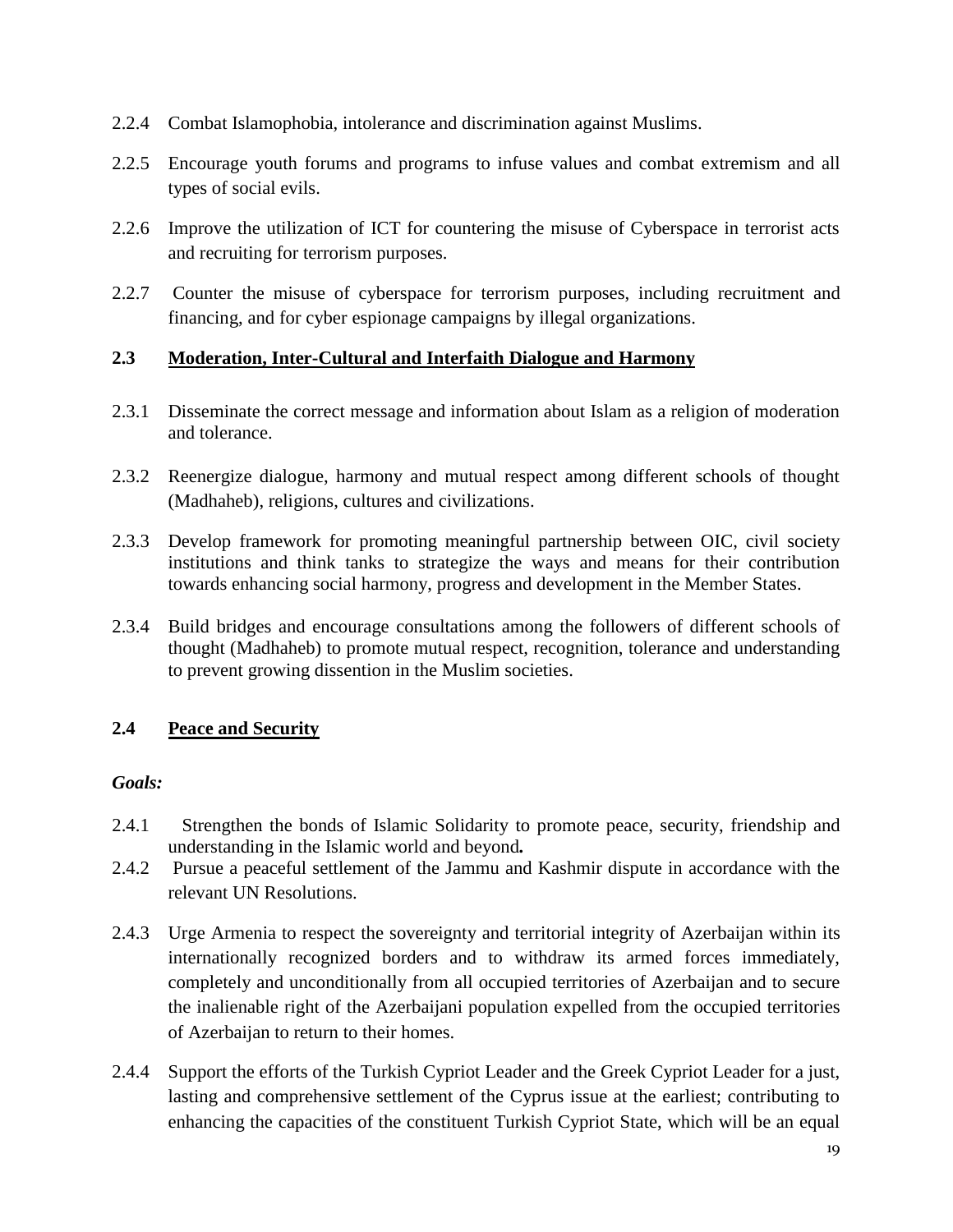partner with the constituent Greek Cypriot State in the new partnership state to be formed within the settlement framework.

2.4.5 Enhance the role of the OIC in peaceful settlement of disputes, conflict prevention through preventive diplomacy, promotion of dialogue and mediation.

# **2.4 Environment, Climate Change and Sustainability**

# *Goals:*

- 2.5.1 Protect and preserve the environment, promote sustainable production and consumption patterns and enhance capacities for disaster risk reduction and climate change mitigation and adaptation.
- 2.5.2 Enhance collaboration among the Member States and international partners in environmental protection and conservation, including the implementation of multilateral environmental agreements.
- 2.5.3 Maximize the productive use of water and minimize its destructive impact.
- 2.5.4 Strengthen cooperation for the implementation of the OIC Water Vision and attainment of the goals and targets defined therein.

# **2.6 Poverty Alleviation**

- 2.6.1 Implement nationally appropriate social protection systems and measures for all and by 2025 achieve substantial coverage of the poor and the vulnerable.
- 2.6.2 Decrease by two-thirds the prevalence of extreme poverty in the Member States, currently measured as people living on less than US\$1.25 a day.
- 2.6.3 Reduce at least by one-third the proportion of population of all ages living in poverty in all its dimensions.
- 2.6.4 Promote equitable share to economic resources for men and women, particularly the poor and the vulnerable, as well as access to basic services, ownership, and control over land and other forms of property, inheritance, natural resources, appropriate new technology, and financial services including microfinance.
- 2.6.5 Create sound policy frameworks, at national, regional and international levels, based on pro-poor and gender-sensitive development strategies to support accelerated investments in poverty eradication actions.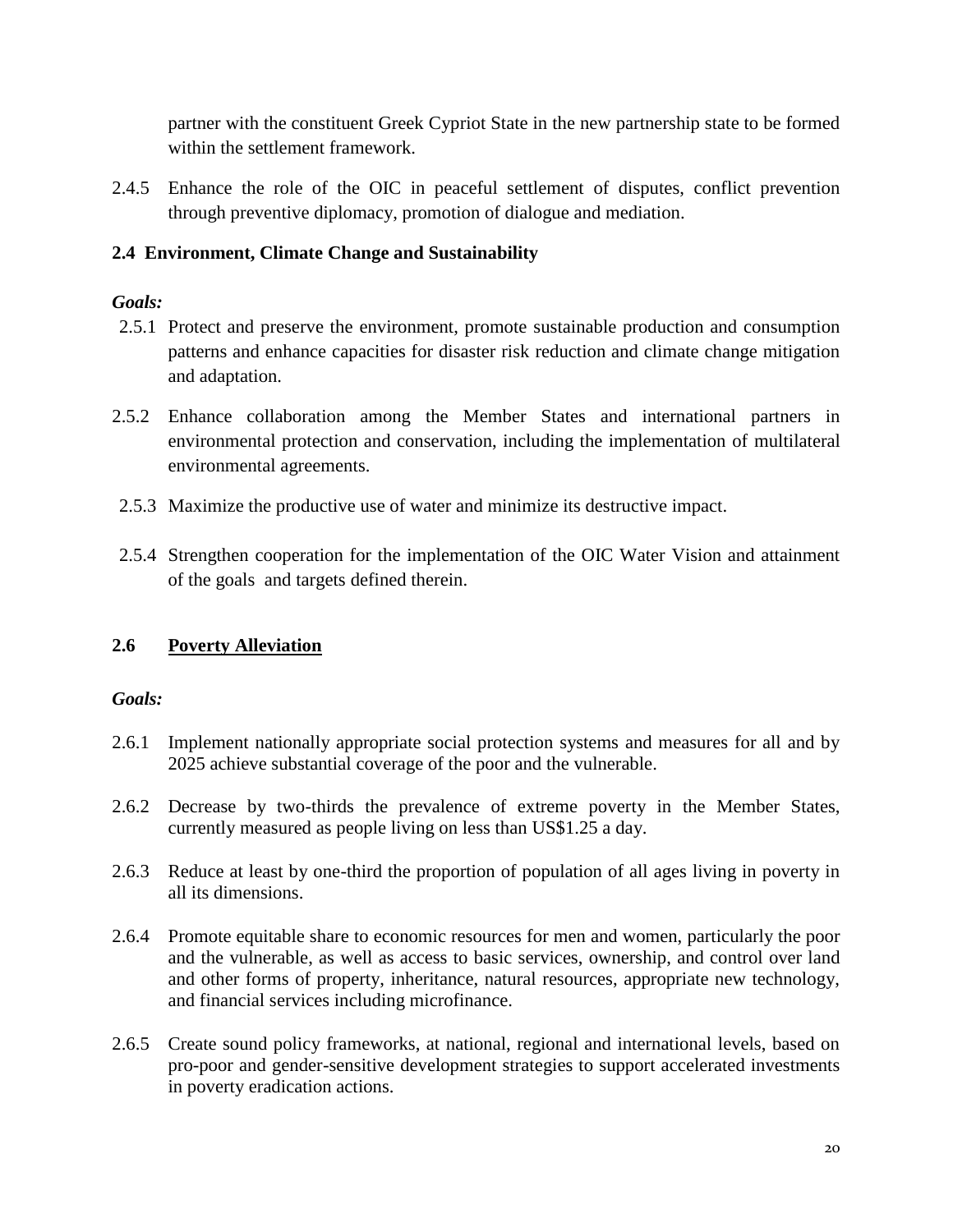### **2.7 Trade, Investment and Finance**

# *i. Intra-OIC Trade and Investment*

#### *Goals:*

- 2.7.1 Promote trade exchanges among the OIC Member States.
- 2.7.2 Promote and establish free trade and export processing zones in OIC Member States, and facilitate intra-OIC investments, including inward FDI flows by the public and private sectors.
- 2.7.3 Enhance partnership among public and private companies within and among OIC countries.
- 2.7.4 Develop partnerships between the productive sectors of the Member States in order to strengthen the competitiveness of the production and exporting entities.
- 2.7.5 Increase production and competitiveness of products in the Member States.
- 2.7.6 Further increase intra-OIC trade by 6% up from the current percentage in 2015.
- 2.7.7 Implement the Trade Preferential System of the OIC (TPS-OIC), and encourage OIC Member States in other Regional Trade Agreements (RTA) areas to join TPS-OIC and intensify efforts to ensure its success.
- 2.7.8 Implement vigorously the General Agreement on Economic, Technical and Commercial Cooperation among the OIC Member States and similar multilateral instruments on trade and investment.
- 2.7.9 Continue implementing the COMCEC Strategy for Building an Interdependent Islamic World, in its entire sectors towards increasing the intra-OIC trade and investment with a view to be overarching goal of enhancing the economic and commercial cooperation among the Member States.

## *ii. Islamic Finance Development*

- 2.7.10 Develop sound and well-regulated Islamic financial system and related prudent institutions to ensure orderly development of Islamic finance.
- 2.7.11 Facilitate the flow of financial resources and direct foreign and portfolio investment flows among the OIC Member States.
- 2.7.12 Develop and promote Islamic financial products to advance socio-economic development in OIC Member States.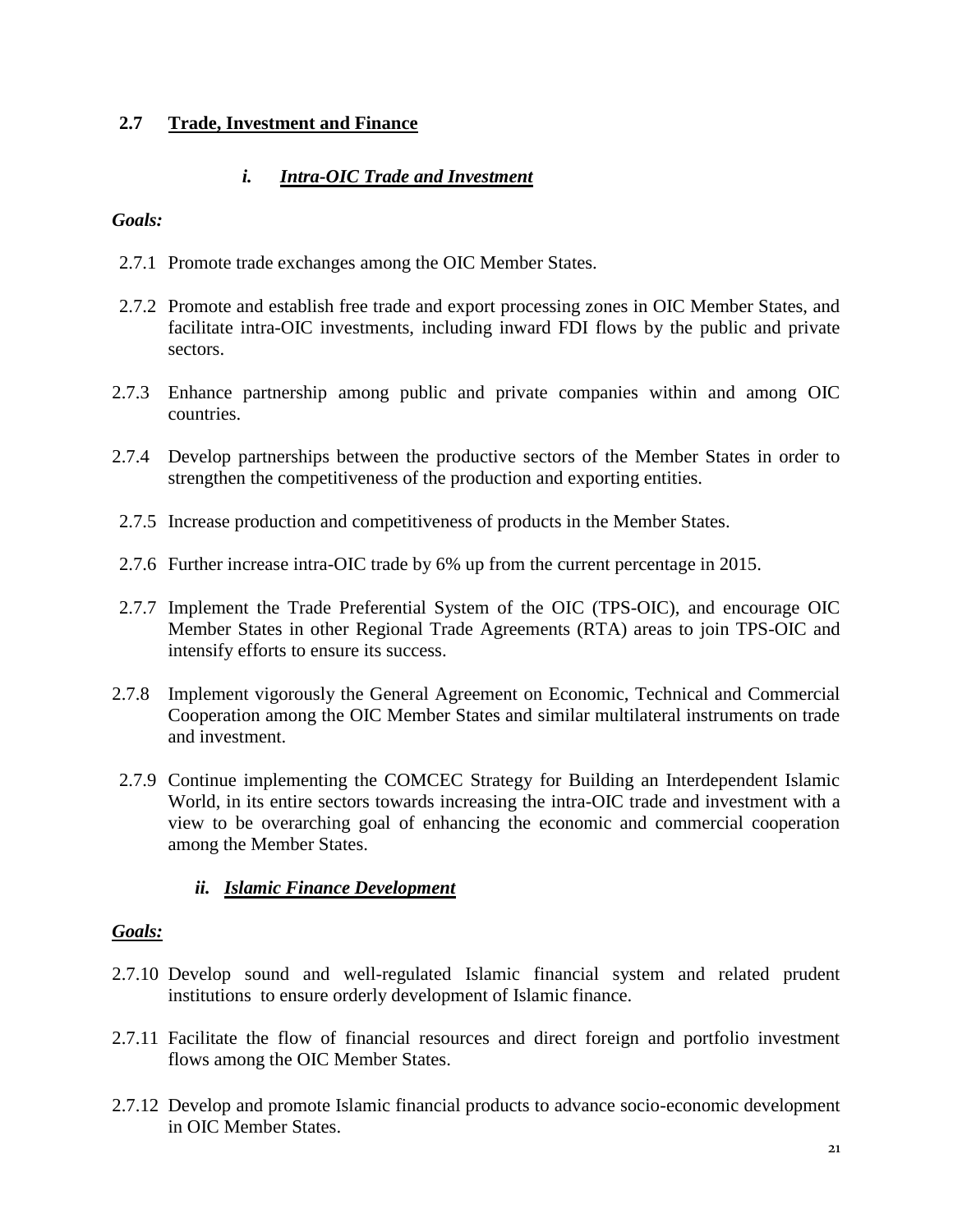2.7.13 Promote cooperation in Islamic Banking and Finance such as regulations, adoption of standards, sharia governance mechanism and product development.

# **2.8 Agriculture and Food Security**

### *Goals:*

- 2.8.1 Increase agricultural productivity and profitability of farming systems to achieve sustainable food and nutrition security in the OIC Member States.
- 2.8.2 Develop food production systems based on agricultural diversification, conservation of water, and efficient use of land.
- 2.8.3 Improve the policy environment and regulatory framework to develop agricultural sector and food production.
- 2.8.4 Promote the optimization of utilization of land and other natural resources for agricultural sector and food production.
- 2.8.5 Promote and support intra-OIC investment in agricultural sector and food production.
- 2.8.6 Consolidate the structures of the Islamic Organization for Food Security to achieve its objectives of coordinating intra-OIC food security operations.

## **2.9 Employment, Infrastructure and Industrialization:**

#### *i) Industry*

## *Goals:*

- **2.9.1** Increase local productive and export capability of OIC Member States with a focus on value added sectors in agriculture, manufacturing, maritime and services.
- **2.9.2** Increase the value addition in natural resource-based industries paying special attention to employment generation, Science, Technology and Innovation development, and the sharing of technology.
- **2.9.3** Develop and facilitate green industry and industries based on blue economy.

## *ii) Transport*

*Goals:*

**2.9.4** Reduce costs of export/import and improve services through development of adequate transport corridors and networks so as to increase the competitiveness of OIC Member States.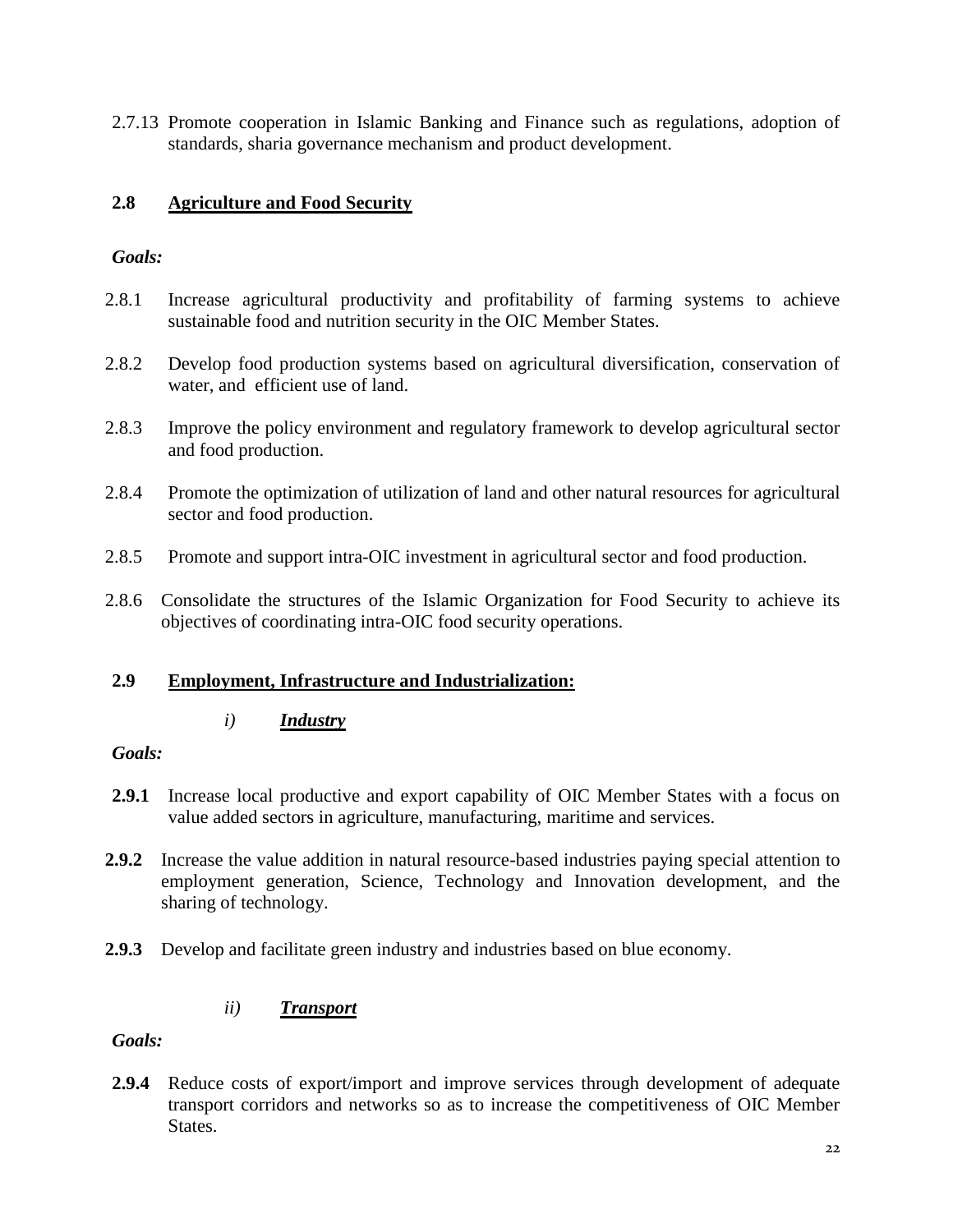29.5 Establish safe, secure and interconnected multimodal transport corridors and networks among the Member States to facilitate trade, social and cultural exchanges among them.

### *iii) Energy*

#### *Goals:*

- 29.6 Enhance capacities of OIC Member States in energy production, trade and distribution with the aim of ensuring access to energy for all.
- 2.9.7 Ensure access to affordable, reliable, sustainable, and modern energy for all.
- 2.9.8 Increase the share of electricity generation through alternative renewable energy sources.

## *iv) Tourism*

#### *Goals:*

- 2.9.9 Publicize and highlight the opportunities and possibilities of investment which exist in OIC Member States and the best practices of some Member States in tourism sector.
- 2.9.10 Establish alliances between tourism stakeholders with a view to strengthening joint tourism marketing and promoting cooperation efforts at the sub-regions level as well as at the level of the OIC region as a whole.
- 2.9.11 Enhance the role of Public-Private Partnerships (PPPs) in the expansion and upgrading of the existing tourist capacities and activities and for the construction of new facilities of appropriate quality and service standards, using up-to-date technologies.
- 2.9.12 Promote regional and cross-border tourism projects in the Member States to attract investments.
- 2.9.13 Promote awareness about Islamic tourism services in the Member States and beyond.

#### *v) Labour, Employment and Social Protection*

- 2.9.14 Promote the exchange of information and best practices as well as strategies, polices and experiences in the area of occupational safety and health, employment, social protection and migration, with a view to promoting a culture of prevention and control of occupational hazards.
- 2.9.15 Promote labour protection, which comprises decent conditions of work, including wages, working time and occupational safety and health, essential components of decent work.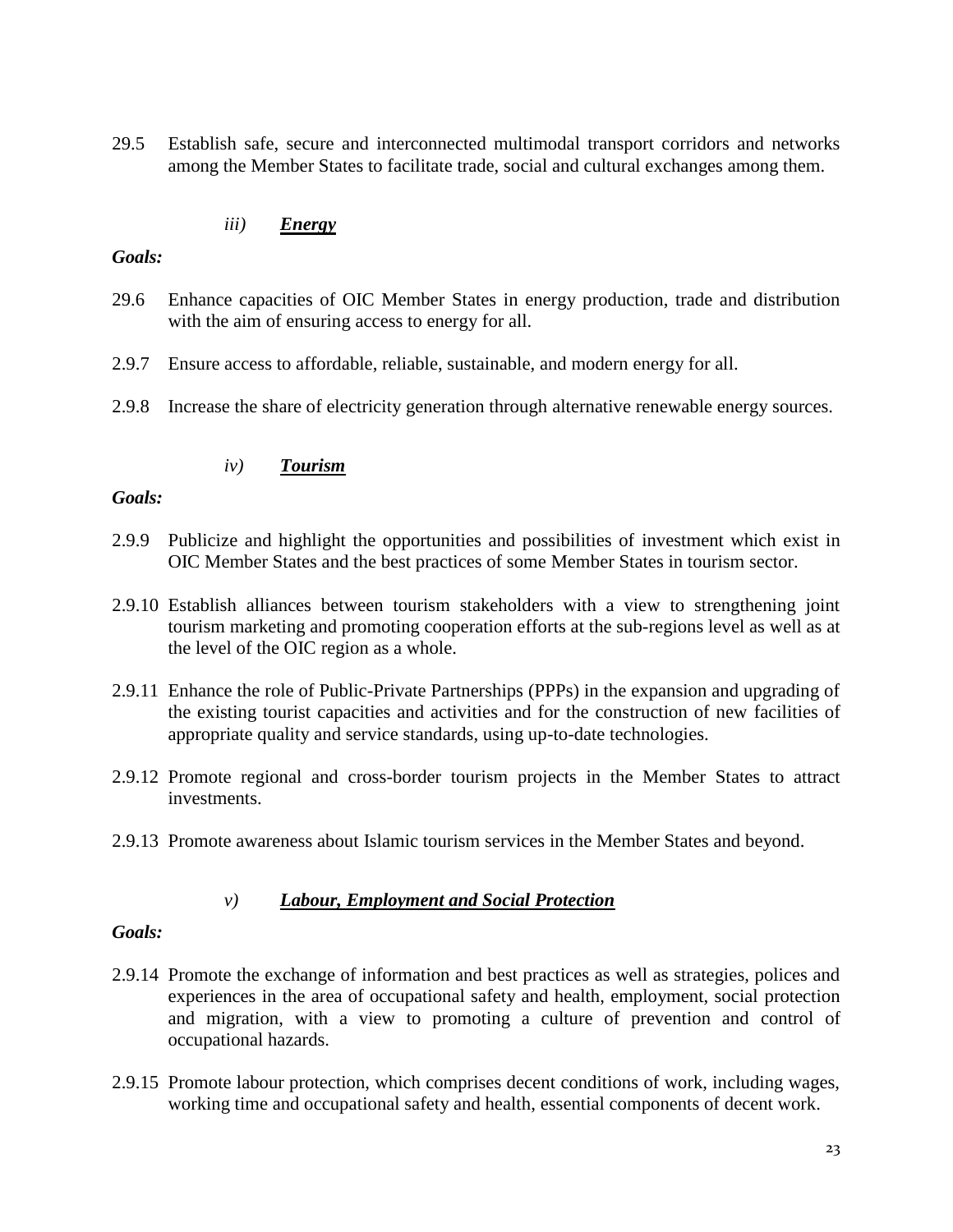2.9.16 Improve information transparency on employment statistics and promote vocational training programmes.

### *vi) Entrepreneurship and SMEs development*

#### *Goal:*

- 2.9.17 Develop a dynamic and well-functioning private sector for increasing investment and trade, economic growth, industrialization and structural transformation.
- 2.9.18 Increase the contribution of SMEs to the overall economic growth and development of OIC Member States and enhance their competitiveness and dynamism by facilitating their access to information, market, human resource development and skills, finance as well as technology.
- 2.9.19 Promote and encourage women's SMEs.

#### **2.10 Science, Technology and Innovation (ST&I)**

#### *Goal:*

2.10.1 Advance the development and utilization of science, technology and innovation for sustainable development through encouraging research, technological capabilities in all sectors, innovation and domestic technology development by ensuring a conducive policy environment, in line with the decisions of the relevant OIC organs and fora, including the COMSTECH and the OIC Vision 1441H for Science and Technology*.*

#### **2.11 Education**

#### *Goal:*

2.11.1 Ensure inclusive and equitable quality education at the primary, secondary and tertiary levels and promote life-long learning opportunities that advance knowledge and skills needed for gainful employment, entrepreneurship, innovation and sustainable development.

# *2.12 Health*

#### *Goals:*

2.12.1 Ensure healthy lives, improve social determinants of health and promote well-being for all at all ages through equitable access to health care.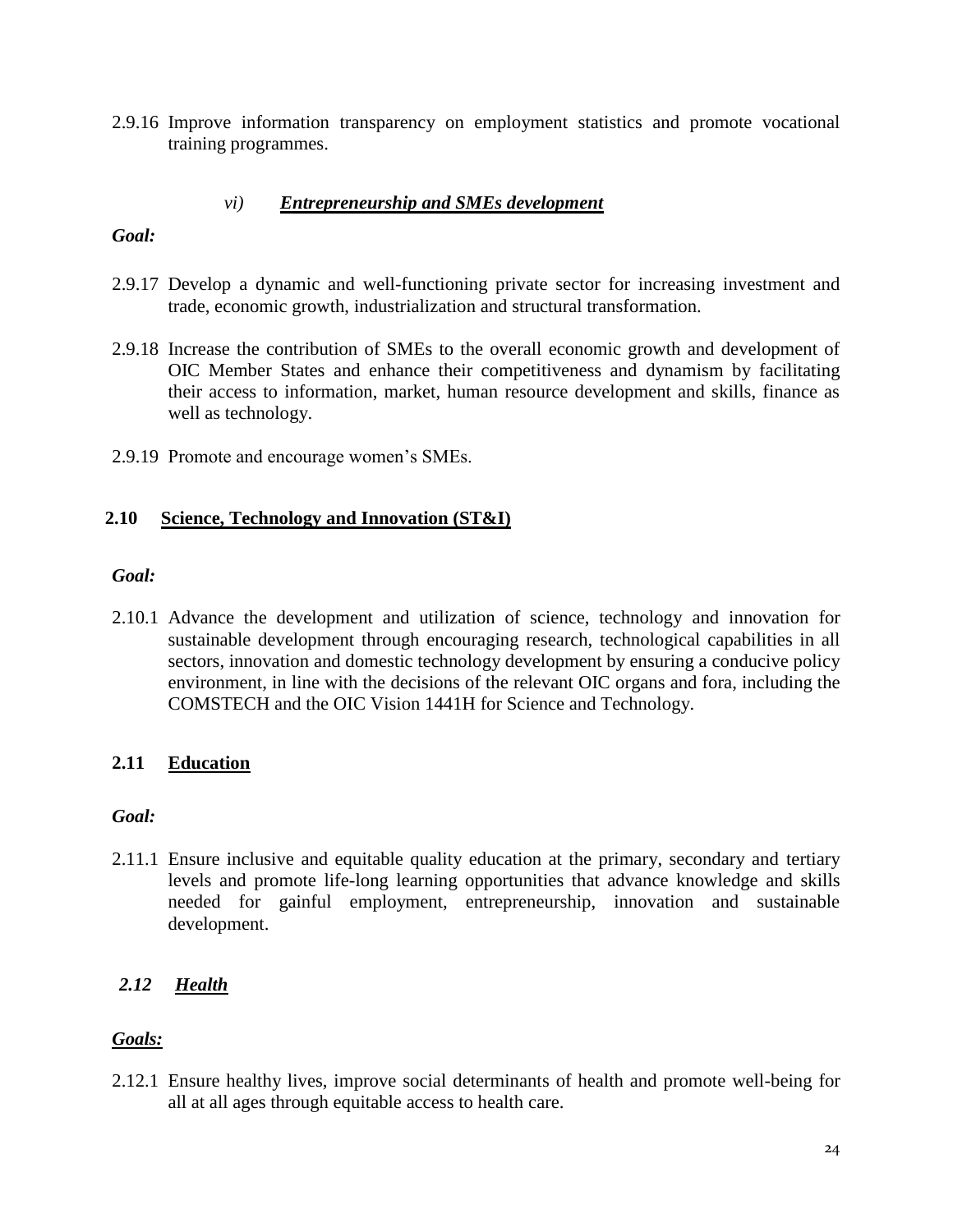- 2.12.2 Enhance cooperation in eradicating and containing major communicable and noncommunicable diseases, collaborate on vaccine production and, where necessary, utilize relevant centers of excellence.
- 2.12.3 Enhance cooperation between the Member States and international partners for establishment of strategies regarding human resource management and financial aspects of the Strategic Health Programme of Action.

# **2.13 Advancement and Empowerment of Women, Family Welfare, and Social Security**

### *Goals:*

- 2.13.1 Promote gender equality and family empowerment*.*
- 2.13.2 Promote youth capacity building and youth exchange programs.
- 2.13.3 Improve strategies for youth employment, provision of quality education, entrepreneurship and vocational skills development.
- 2.13.4 Encourage policies for promoting family and social security.
- 2.13.5 Develop effective and reliable social services for family, women, children, elderly, and people with special needs.
- 2.13.6 Develop appropriate legislative and administrative measures to fight against violence against women.
- 2.13.7 Improve policy framework to address social and emotional needs of women and children.

## **2.14 Joint Islamic Humanitarian Action**

#### *Goals:*

- 2.14.1 Strengthen joint Islamic humanitarian action.
- 2.14.2 Enhance cooperation and coordination with partners at the regional and international levels, particularly the UN agencies, on refugees and IDPs in Member States.

## **2.15 Human Rights, Good Governance and Accountability**

## *Goals:*

2.15.1 Enhance OIC's engagement on promotion and protection of universal human rights as well as effectively portraying the OIC's vision of moderation, tolerance, and protection of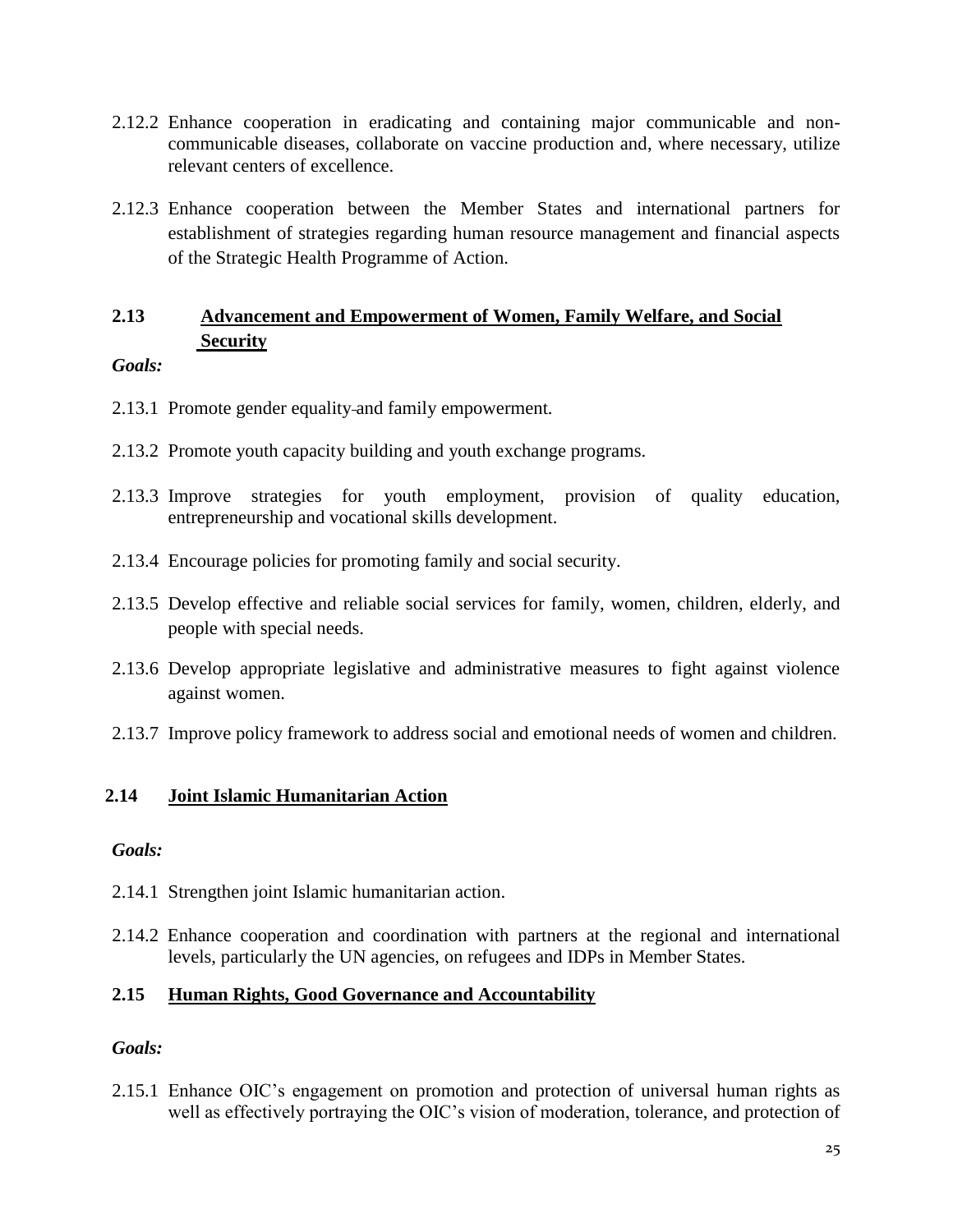the rights guaranteed in the Islamic faith, harmony and modernization, in cooperation and dialogue with Member States.

- 2.15.2 Safeguard the rights, dignity and religious and cultural identity of Muslim Communities and Minorities in non-Member States, in accordance with the principles of the Charter.
- 2.15.3 Make efforts that OIC Member States take a united stand at the UN General Assembly, Human Rights Council and other international fora.
- 2.15.4 Update and refine, in consultation with OIC Member States, the existing OIC human rights instruments vis-à-vis universal human rights instruments, as and where required.
- 2.15.5 Strengthen the global discourse on Right to Development and its effective implementation.
- 2.15.6 Promote knowledge and share experience about best practices in good governance, justice, due process, equality of opportunity, accountability, and rule of law.

### **2.16 Media and Public Diplomacy**

#### *Goals:*

- 2.16.1 Encourage interaction with the print, broadcast and online media to improve the coverage of developments in the Muslim world by projecting the OIC perspective.
- 2.16.2 Encourage comprehensive media engagement (newspapers, TV channels, radio stations, online and social media) to extensively cover OIC programmes and activities as well as issues of interest and concern to the Muslim world.
- 2.16.3 Enhance public diplomacy through the media, conferences, exhibitions, cultural events, lectures, academic programmes and events, and ensure easy access to information by the public.
- 2.16.4 Strengthen coordination between OIC media institutions on issues of special interest to the Ummah.

#### **2.17 ICT and Digital Information Structure**

- 2.17.1 Promote ICT skills and digital technologies and information structure.
- 2.17.2 Advance the use of ICT as a tool for inclusive economic growth, e-governance and social and human development and access to knowledge and technology.